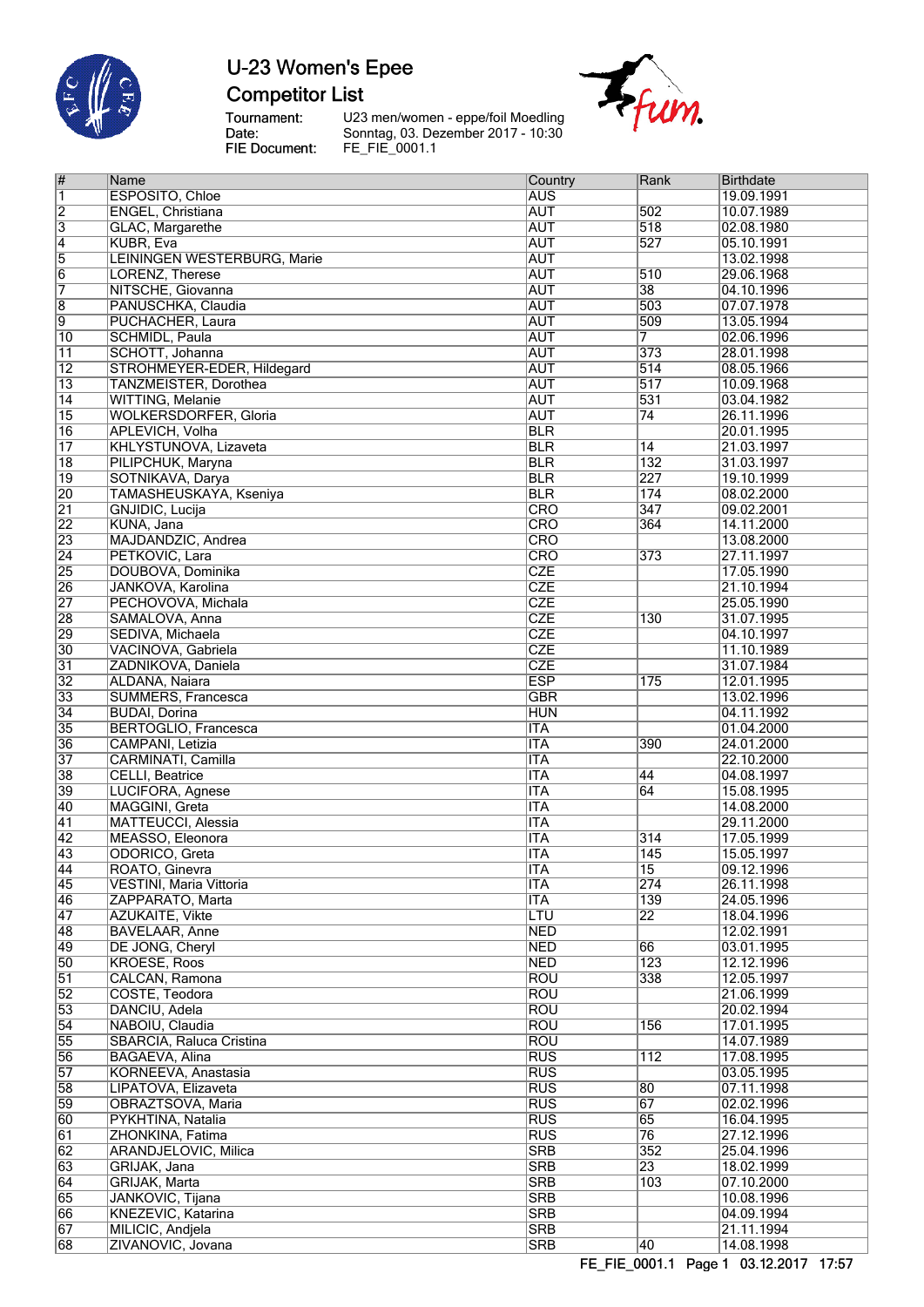|                 | U-23 Women's Epee     |            |      | FE_FIE_0001.1 Page 2 03.12.2017 17:57 |
|-----------------|-----------------------|------------|------|---------------------------------------|
| $\overline{\#}$ | Name                  | Country    | Rank | Birthdate                             |
| 69              | HUNCAROVA, Katarina   | <b>SVK</b> | 218  | 22.07.1995                            |
| 70              | KAMENISCAKOVA, Ida    | <b>SVK</b> |      | 08.03.1983                            |
| $\overline{71}$ | MACEJAKOVA, ANETA     | <b>SVK</b> |      | 31.12.1998                            |
| $\overline{72}$ | RECLOVA, Klara        | <b>SVK</b> |      | 10.03.1997                            |
| 73              | BROVKO, Inna          | <b>UKR</b> | 337  | 26.04.1997                            |
| $\sqrt{74}$     | DERKACH, Anna         | <b>UKR</b> |      | 23.02.1997                            |
| 75              | HOSHKO, Anhelina      | <b>UKR</b> |      | 21.06.1995                            |
| 76              | KHARKOVA, Vlada       | <b>UKR</b> | 16   | 29.09.1996                            |
| $\overline{77}$ | SPAS, Anastasiia      | <b>UKR</b> |      | 106.08.1993                           |
| 78              | STEPANYAN, Natalya    | <b>UKR</b> |      | 04.04.1997                            |
| 79              | VARFOLOMYEYEVA, Darja | <b>UKR</b> |      | 13.04.1999                            |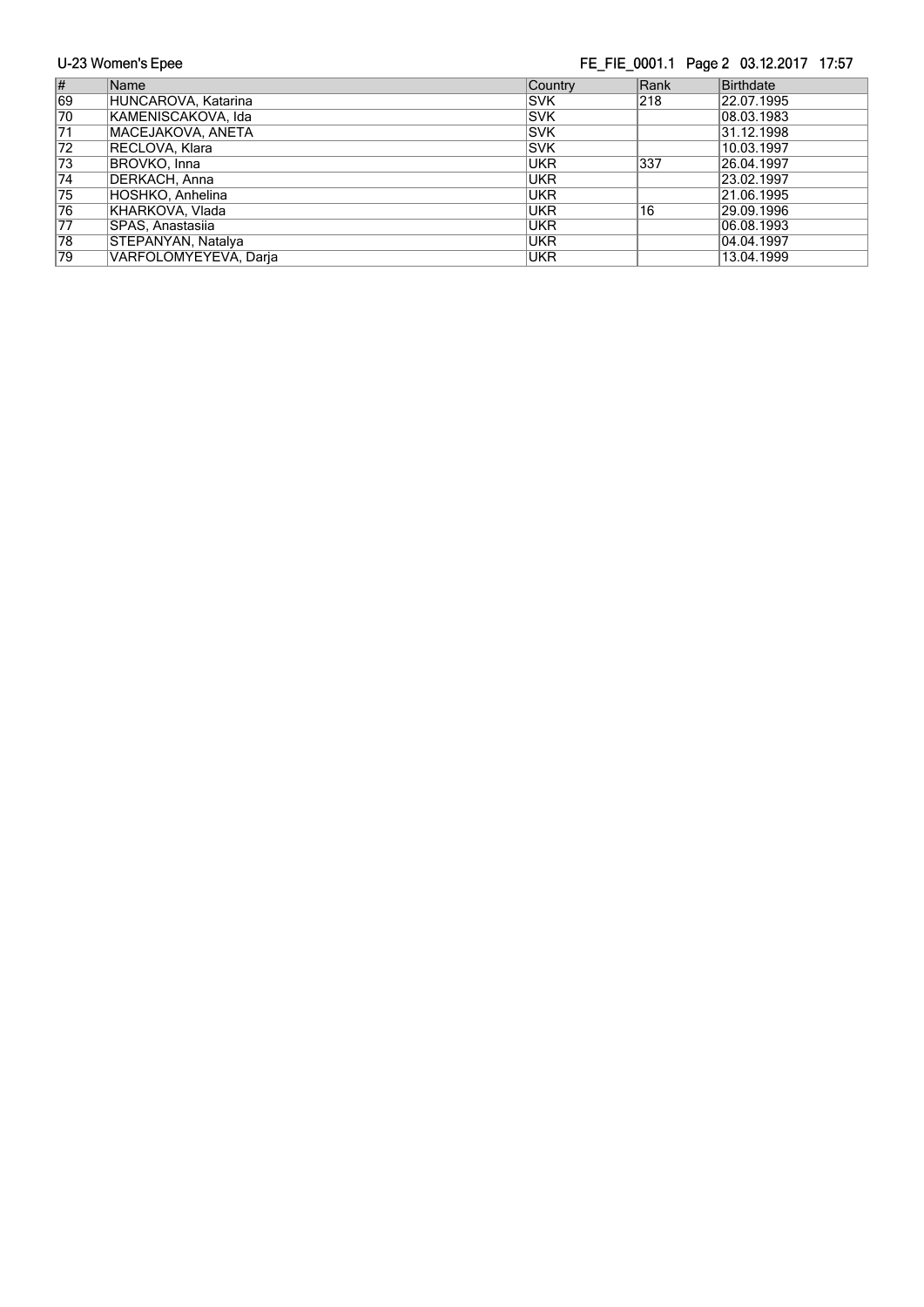| U23 men/women - eppe/foil Moedling                                                   |                                                                                                       |  |  |  |  |  |  |  |  |  |  |  |
|--------------------------------------------------------------------------------------|-------------------------------------------------------------------------------------------------------|--|--|--|--|--|--|--|--|--|--|--|
|                                                                                      | Moedling                                                                                              |  |  |  |  |  |  |  |  |  |  |  |
|                                                                                      | Sonntag, 03. Dezember 2017                                                                            |  |  |  |  |  |  |  |  |  |  |  |
| U-23 Women's Epee                                                                    |                                                                                                       |  |  |  |  |  |  |  |  |  |  |  |
| Total # of competitors: 79 Total # of pools: 12                                      |                                                                                                       |  |  |  |  |  |  |  |  |  |  |  |
| Round 1                                                                              | 12 pools<br>5 pools of 6 and 7 pools of 7<br>64 (81,01% of 79) competitors promoted to the next round |  |  |  |  |  |  |  |  |  |  |  |
| Round 2<br>Complete DE table of 64 fenced through the finals, no fence-off for third |                                                                                                       |  |  |  |  |  |  |  |  |  |  |  |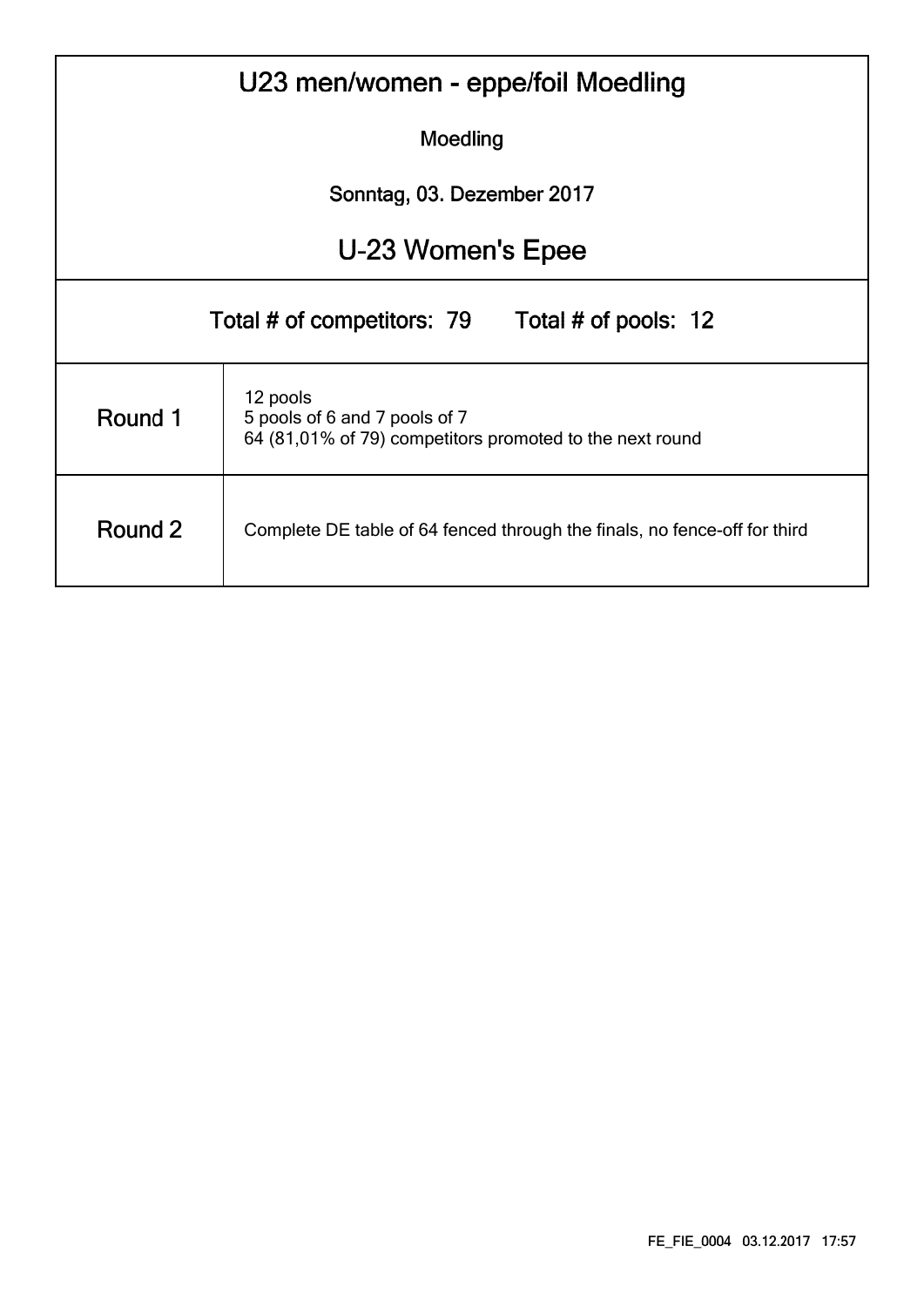

## Seeding for Round #1 - Pool

Tournament:<br>Date: FIE Document:

U23 men/women - eppe/foil Moedling<br>Sonntag, 03. Dezember 2017 - 10:30<br>FE\_FIE\_0001.2



| Seed            | Name                         | Country                   | Rank             | <b>Notes</b> |
|-----------------|------------------------------|---------------------------|------------------|--------------|
| 1               | SCHMIDL, Paula               | <b>AUT</b>                | 7                |              |
| 2               | KHLYSTUNOVA, Lizaveta        | <b>BLR</b>                | 14               |              |
| $\overline{3}$  | ROATO, Ginevra               | $\overline{\mathsf{ITA}}$ | $\overline{15}$  |              |
| 4               | KHARKOVA, Vlada              | <b>UKR</b>                | $\overline{16}$  |              |
| 5               | <b>AZUKAITE, Vikte</b>       | LTU                       | $\overline{22}$  |              |
| 6               | GRIJAK, Jana                 | <b>SRB</b>                | 23               |              |
| 7               | NITSCHE, Giovanna            | <b>AUT</b>                | 38               |              |
|                 |                              |                           |                  |              |
| 8               | ZIVANOVIC, Jovana            | <b>SRB</b>                | 40               |              |
| $\overline{9}$  | <b>CELLI</b> , Beatrice      | <b>ITA</b>                | 44               |              |
| 10              | LUCIFORA, Agnese             | <b>ITA</b>                | 64               |              |
| 11              | PYKHTINA, Natalia            | <b>RUS</b>                | 65               |              |
| $\overline{12}$ | DE JONG, Cheryl              | <b>NED</b>                | 66               |              |
| $\overline{13}$ | OBRAZTSOVA, Maria            | <b>RUS</b>                | 67               |              |
| 14              | <b>WOLKERSDORFER, Gloria</b> | <b>AUT</b>                | $\overline{74}$  |              |
| $\overline{15}$ | ZHONKINA, Fatima             | <b>RUS</b>                | $\overline{76}$  |              |
| 16              | LIPATOVA, Elizaveta          | <b>RUS</b>                | 80               |              |
| $\overline{17}$ | GRIJAK, Marta                | <b>SRB</b>                | 103              |              |
| $\overline{18}$ | BAGAEVA, Alina               | <b>RUS</b>                | $\overline{112}$ |              |
| $\overline{19}$ | <b>KROESE, Roos</b>          | <b>NED</b>                | 123              |              |
| 20              | SAMALOVA, Anna               | <b>CZE</b>                | 130              |              |
| $\overline{21}$ | PILIPCHUK, Maryna            | <b>BLR</b>                | 132              |              |
| $\overline{22}$ | ZAPPARATO, Marta             | ITA                       | 139              |              |
|                 |                              |                           |                  |              |
| $\overline{23}$ | ODORICO, Greta               | <b>ITA</b>                | $\overline{145}$ |              |
| $\overline{24}$ | NABOIU, Claudia              | <b>ROU</b>                | 156              |              |
| $\overline{25}$ | TAMASHEUSKAYA, Kseniya       | <b>BLR</b>                | 174              |              |
| 26              | ALDANA, Naiara               | <b>ESP</b>                | 175              |              |
| $\overline{27}$ | HUNCAROVA, Katarina          | <b>SVK</b>                | 218              |              |
| 28              | SOTNIKAVA, Darya             | <b>BLR</b>                | 227              |              |
| 29              | VESTINI, Maria Vittoria      | <b>ITA</b>                | 274              |              |
| $\overline{30}$ | MEASSO, Eleonora             | <b>ITA</b>                | 314              |              |
| $\overline{31}$ | BROVKO, Inna                 | <b>UKR</b>                | 337              |              |
| $\overline{32}$ | CALCAN, Ramona               | ROU                       | 338              |              |
| $\overline{33}$ | GNJIDIC, Lucija              | CRO                       | 347              |              |
| $\overline{34}$ | <b>ARANDJELOVIC, Milica</b>  | <b>SRB</b>                | 352              |              |
| 35              | KUNA, Jana                   | CRO                       | 364              |              |
| $\overline{36}$ | SCHOTT, Johanna              | <b>AUT</b>                | 373              |              |
| $\overline{37}$ | PETKOVIC, Lara               | <b>CRO</b>                | 373              |              |
|                 | CAMPANI, Letizia             |                           | 390              |              |
| 38              |                              | <b>ITA</b>                |                  |              |
| 39              | ENGEL, Christiana            | <b>AUT</b>                | 502              |              |
| 40              | PANUSCHKA, Claudia           | <b>AUT</b>                | 503              |              |
| 41              | <b>PUCHACHER, Laura</b>      | <b>AUT</b>                | 509              |              |
| $\overline{42}$ | LORENZ, Therese              | <b>AUT</b>                | 510              |              |
| $\overline{43}$ | STROHMEYER-EDER, Hildegard   | <b>AUT</b>                | $\overline{514}$ |              |
| $\overline{44}$ | TANZMEISTER, Dorothea        | <b>AUT</b>                | 517              |              |
| 45              | GLAC, Margarethe             | <b>AUT</b>                | 518              |              |
| 46              | KUBR, Eva                    | <b>AUT</b>                | 527              |              |
| 47              | WITTING, Melanie             | <b>AUT</b>                | 531              |              |
| 48              | STEPANYAN, Natalya           | <b>UKR</b>                |                  |              |
| 49              | KNEZEVIC, Katarina           | <b>SRB</b>                |                  |              |
| $\overline{50}$ | MAGGINI, Greta               | <b>ITA</b>                |                  |              |
| $\overline{51}$ | KAMENISCAKOVA, Ida           | <b>SVK</b>                |                  |              |
| 52              | SPAS, Anastasiia             | <b>UKR</b>                |                  |              |
| $\overline{53}$ | SBARCIA, Raluca Cristina     | <b>ROU</b>                |                  |              |
| $\overline{54}$ | MACEJAKOVA, ANETA            | <b>SVK</b>                |                  |              |
| $\overline{55}$ | DANCIU, Adela                | <b>ROU</b>                |                  |              |
|                 |                              |                           |                  |              |
| 56              | JANKOVA, Karolina            | <b>CZE</b>                |                  |              |
| $\overline{57}$ | PECHOVOVA, Michala           | <b>CZE</b>                |                  |              |
| $\overline{58}$ | <b>BUDAI</b> , Dorina        | <b>HUN</b>                |                  |              |
| $\overline{59}$ | RECLOVA, Klara               | <b>SVK</b>                |                  |              |
| 60              | <b>BAVELAAR, Anne</b>        | <b>NED</b>                |                  |              |
| 61              | BERTOGLIO, Francesca         | $\overline{\mathsf{ITA}}$ |                  |              |
| 62              | ESPOSITO, Chloe              | <b>AUS</b>                |                  |              |
| 63              | ZADNIKOVA, Daniela           | <b>CZE</b>                |                  |              |
| 64              | HOSHKO, Anhelina             | <b>UKR</b>                |                  |              |
| 65              | VARFOLOMYEYEVA, Darja        | <b>UKR</b>                |                  |              |
| 66              | VACINOVA, Gabriela           | <b>CZE</b>                |                  |              |
| 67              | MILICIC, Andjela             | <b>SRB</b>                |                  |              |
| 68              | CARMINATI, Camilla           | <b>ITA</b>                |                  |              |
|                 |                              |                           |                  |              |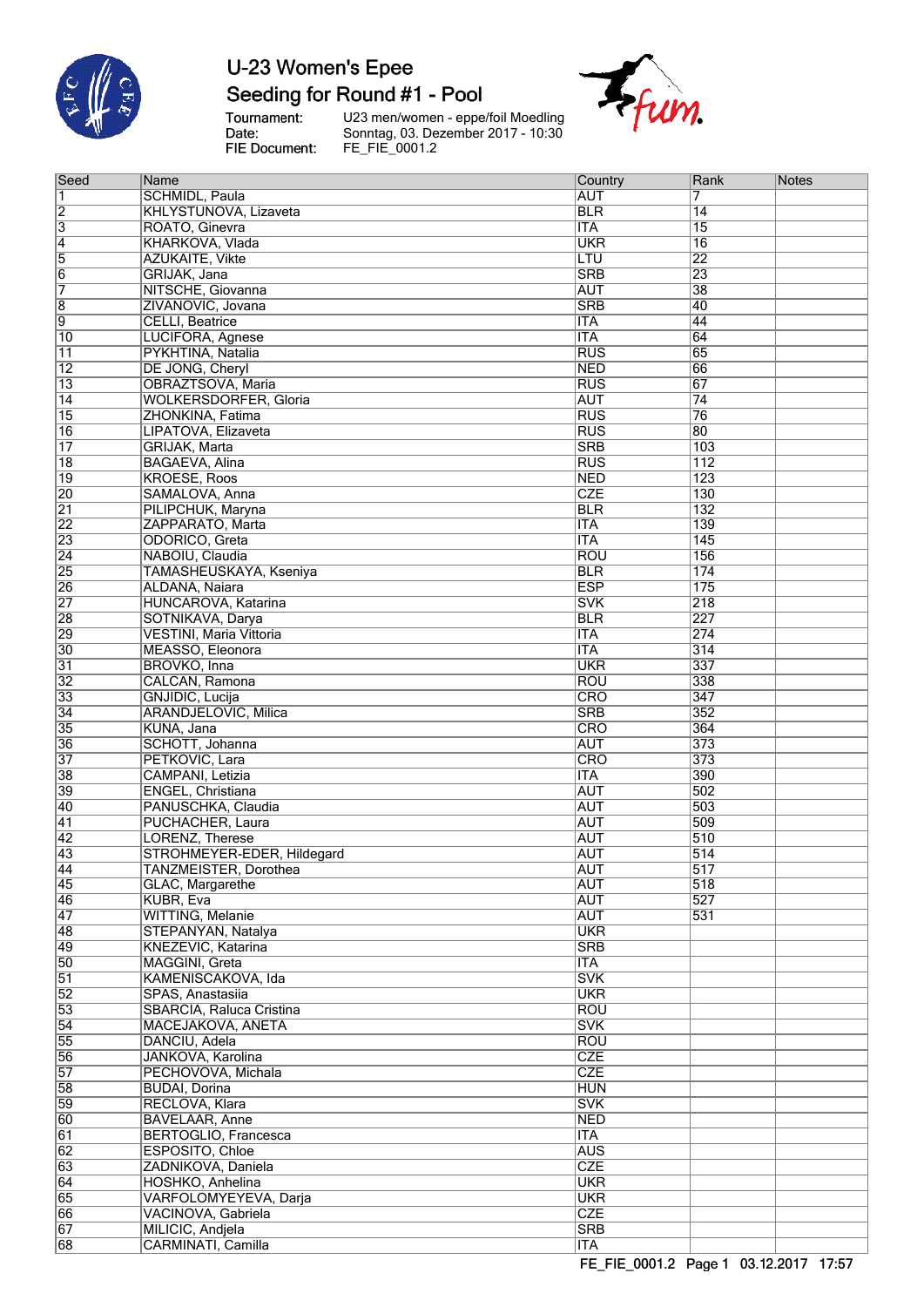|                 | U-23 Women's Epee           | FE FIE 0001.2 Page 2 03.12.2017 17:57 |      |       |
|-----------------|-----------------------------|---------------------------------------|------|-------|
| Seed            | Name                        | Country                               | Rank | Notes |
| 69              | SEDIVA, Michaela            | ICZE                                  |      |       |
| 70              | SUMMERS, Francesca          | <b>GBR</b>                            |      |       |
| $\overline{71}$ | MATTEUCCI, Alessia          | <b>ITA</b>                            |      |       |
| $\overline{72}$ | COSTE, Teodora              | ROU                                   |      |       |
| 73              | JANKOVIC, Tijana            | <b>SRB</b>                            |      |       |
| $\sqrt{74}$     | LEININGEN WESTERBURG, Marie | <b>AUT</b>                            |      |       |
| 75              | KORNEEVA, Anastasia         | <b>RUS</b>                            |      |       |
| 76              | APLEVICH, Volha             | <b>BLR</b>                            |      |       |
| $\overline{77}$ | DOUBOVA, Dominika           | <b>CZE</b>                            |      |       |
| 78              | MAJDANDZIC, Andrea          | <b>CRO</b>                            |      |       |
| 79              | DERKACH, Anna               | <b>UKR</b>                            |      |       |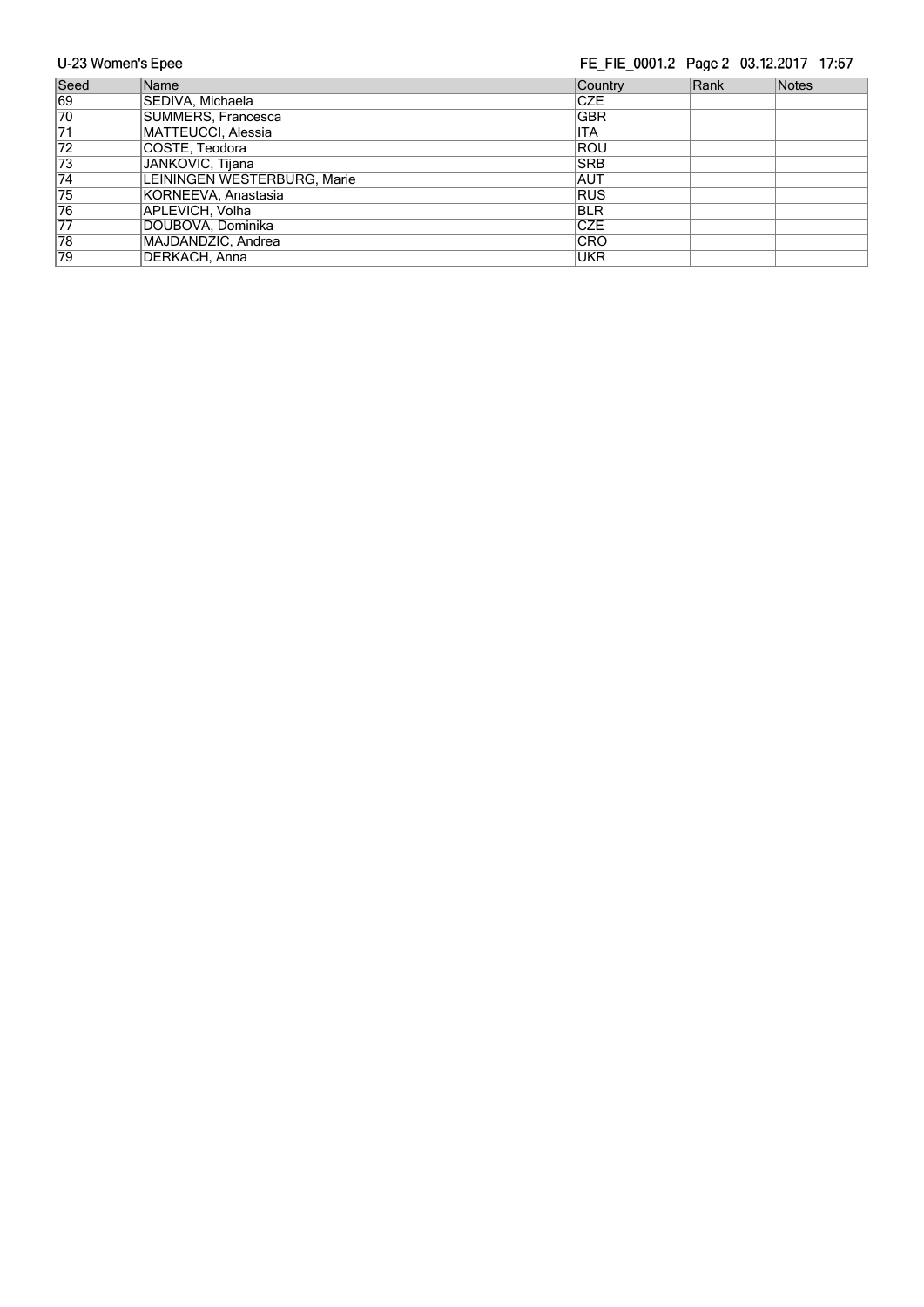

### U-23 Women's Epee **Round #1 Pool Results**

Tournament: Date: FIE Document: U23 men/women - eppe/foil Moedling Sonntag, 03. Dezember 2017 - 10:30 FE\_FIE\_0007



|                       | Strip 1                     | Referee(s):        |                |                |                |                |                |                |                |                |                |        |    |     |       |
|-----------------------|-----------------------------|--------------------|----------------|----------------|----------------|----------------|----------------|----------------|----------------|----------------|----------------|--------|----|-----|-------|
|                       | 11:00                       | DOUBA, Jiri (CZE)  |                |                |                |                |                |                |                |                |                |        |    |     |       |
| Name                  |                             | <b>Affiliation</b> | #              |                | $\overline{2}$ | 3              | 4              | 5              | 6              | 7              | v              | V/M TS |    | TR. | Ind   |
| SCHMIDL, Paula        |                             | <b>AUT</b>         | $\blacksquare$ |                | V <sub>5</sub> | V <sub>5</sub> | V <sub>5</sub> | D <sub>1</sub> | V <sub>5</sub> | V <sub>5</sub> | 5              | 0,83   | 26 | 15  | 11    |
|                       | KNEZEVIC, Katarina          | <b>SRB</b>         | $\overline{2}$ | D <sub>2</sub> |                | V <sub>5</sub> | V <sub>5</sub> | D <sub>2</sub> | V5             | D <sub>4</sub> | 3              | 0,50   | 23 | 22  |       |
|                       | TAMASHEUSKAYA, Kseniya      | <b>BLR</b>         | 3              | D <sub>3</sub> | D <sub>3</sub> |                | V <sub>5</sub> | D <sub>2</sub> | V <sub>5</sub> | D <sub>1</sub> | $\overline{2}$ | 0,33   | 19 | 25  | $-6$  |
|                       | LEININGEN WESTERBURG, Marie | AUT                | $\overline{4}$ | D1             | D <sub>2</sub> | D <sub>1</sub> |                | D0             | D <sub>1</sub> | D <sub>2</sub> | $\mathbf 0$    | 0,00   | 7  | 30  | $-23$ |
|                       | KORNEEVA, Anastasia         | <b>RUS</b>         | 5              | V5             | V <sub>5</sub> | V <sub>5</sub> | V <sub>5</sub> |                | V <sub>5</sub> | V5             | 6              | 1,00   | 30 | 10  | 20    |
| <b>ODORICO, Greta</b> |                             | ITA                | 6              | D <sub>2</sub> | D <sub>2</sub> | D <sub>4</sub> | V <sub>5</sub> | D <sub>2</sub> |                | D <sub>4</sub> | 1              | 0,17   | 19 | 26  | $-7$  |
|                       | STEPANYAN, Natalya          | <b>UKR</b>         |                | D <sub>2</sub> | V5             | V5             | V <sub>5</sub> | D <sub>3</sub> | V5             |                | 4              | 0,67   | 25 | 21  | 4     |

| $\mathbf{\Omega}$ | Strip 2               | Referee(s):             |                |                |                |    |                |                |                |                |                |        |           |     |                   |
|-------------------|-----------------------|-------------------------|----------------|----------------|----------------|----|----------------|----------------|----------------|----------------|----------------|--------|-----------|-----|-------------------|
|                   | 11:00                 | HORETSKYI, Sergii (UKR) |                |                |                |    |                |                |                |                |                |        |           |     |                   |
| Name              |                       | Affiliation             | #              | 1              | $\overline{2}$ | 3  | 4              | 5              | 6              | 7              | v              | V/M TS |           | TR. | Ind               |
| COSTE, Teodora    |                       | ROU                     | 1              |                | V5             | V5 | D <sub>3</sub> | V5             | V5             | V <sub>5</sub> | 5              | 0,83   | 28        | 16  | $12 \overline{ }$ |
|                   | ZAPPARATO, Marta      | <b>ITA</b>              | $\overline{2}$ | D <sub>2</sub> |                | V5 | D <sub>0</sub> | V <sub>5</sub> | V5             | V <sub>5</sub> | 4              | 0,67   | 22        | 23  | $-1$              |
|                   | WITTING, Melanie      | <b>AUT</b>              | 3              | D <sub>3</sub> | D <sub>2</sub> |    | D <sub>0</sub> | D <sub>3</sub> | D <sub>2</sub> | D <sub>0</sub> | $\mathbf 0$    | 0,00   | 10        | 30  | $-20$             |
|                   | KHLYSTUNOVA, Lizaveta | <b>BLR</b>              | 4              | V <sub>5</sub> | V <sub>5</sub> | V5 |                | V5             | V5             | V <sub>2</sub> | 6              | 1,00   | 27        | 11  | 16                |
|                   | KAMENISCAKOVA, Ida    | <b>SVK</b>              | 5              | D <sub>3</sub> | D <sub>4</sub> | V5 | D <sub>4</sub> |                | D <sub>2</sub> | D <sub>2</sub> | 1              | 0,17   | <b>20</b> | 28  | -8                |
|                   | DOUBOVA, Dominika     | <b>CZE</b>              | 6              | D <sub>3</sub> | D4             | V5 | D <sub>3</sub> | V <sub>5</sub> |                | D <sub>1</sub> | $\overline{2}$ | 0,33   | 21        | 24  | $-3$              |
| ALDANA, Naiara    |                       | <b>ESP</b>              | $\overline{7}$ | D <sub>0</sub> | D <sub>3</sub> | V5 | D <sub>1</sub> | V5             | V5             |                | 3              | 0,50   | 19        | 15  | 4                 |

| 3                   | Strip 3          | Referee(s):             |                |                |                |                |                |                |                |                |   |        |    |           |            |
|---------------------|------------------|-------------------------|----------------|----------------|----------------|----------------|----------------|----------------|----------------|----------------|---|--------|----|-----------|------------|
|                     | 11:00            | SUNGATULLIN, Azat (RUS) |                |                |                |                |                |                |                |                |   |        |    |           |            |
| Name                |                  | <b>Affiliation</b>      | #              | 1              | 2              | 3              | 4              | 5              | 6              | 7              | v | V/M TS |    | <b>TR</b> | <b>Ind</b> |
|                     | JANKOVIC, Tijana | <b>SRB</b>              |                |                | D <sub>1</sub> | D <sub>2</sub> | D <sub>0</sub> | D <sub>2</sub> | D <sub>1</sub> | D <sub>0</sub> | 0 | 0,00   | 6  | 30        | $-24$      |
| HUNCAROVA, Katarina |                  | <b>SVK</b>              | $\overline{2}$ | V <sub>5</sub> |                | V5             | V5             | D <sub>4</sub> | V <sub>5</sub> | D <sub>4</sub> | 4 | 0,67   | 28 | 18        | 10         |
| KUBR, Eva           |                  | <b>AUT</b>              | 3              | V <sub>5</sub> | D <sub>4</sub> |                | D <sub>3</sub> | V5             | D <sub>2</sub> | V5             | 3 | 0,50   | 24 | 22        | 2          |
| SPAS, Anastasiia    |                  | <b>UKR</b>              | $\overline{4}$ | V5             | D <sub>1</sub> | V5             |                | D <sub>1</sub> | V5             | D1             | 3 | 0,50   | 18 | 22        | -4         |
| APLEVICH, Volha     |                  | <b>BLR</b>              | 5              | V5             | V5             | D1             | V <sub>5</sub> |                | D4             | D <sub>2</sub> | 3 | 0,50   | 22 | 22        | $\Omega$   |
| ROATO, Ginevra      |                  | <b>ITA</b>              | 6              | V5             | D <sub>2</sub> | V5             | D <sub>4</sub> | V <sub>5</sub> |                | V <sub>5</sub> | 4 | 0,67   | 26 | 21        | 5          |
| NABOIU, Claudia     |                  | ROU                     | 7              | V5             | V5             | D4             | V5             | V5             | D4             |                | 4 | 0,67   | 28 | 17        | 11         |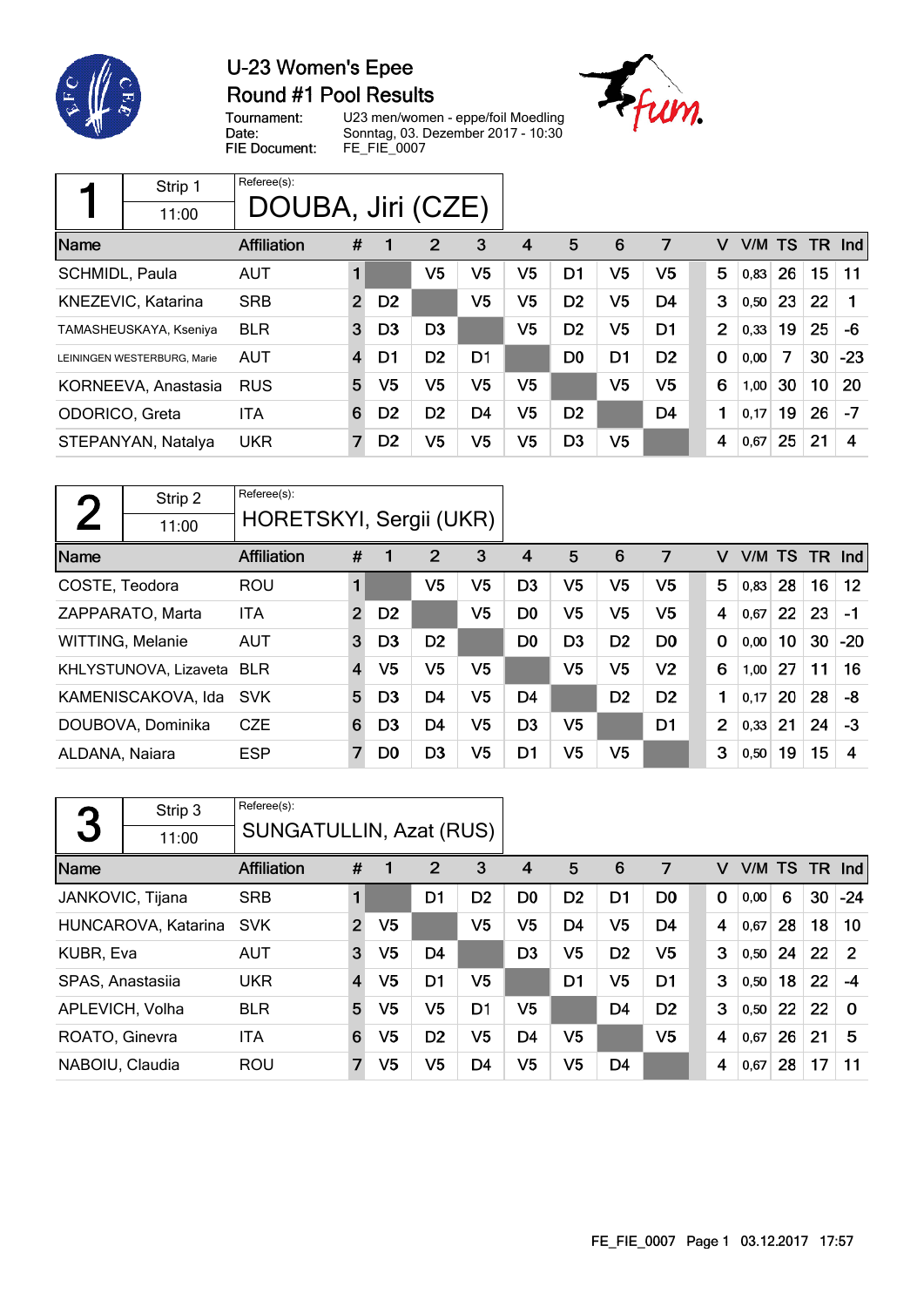|                    | <b>U-LU MUNICII J LIUC</b>            |                      |                |                |                |                | $1 - 11 - 0007$ $1000 - 00112.2017$ $17.07$ |                |                |                |             |      |           |     |                |
|--------------------|---------------------------------------|----------------------|----------------|----------------|----------------|----------------|---------------------------------------------|----------------|----------------|----------------|-------------|------|-----------|-----|----------------|
|                    | Strip 5                               | Referee(s):          |                |                |                |                |                                             |                |                |                |             |      |           |     |                |
|                    | 11:00                                 | NIKOLIC, Kosta (SRB) |                |                |                |                |                                             |                |                |                |             |      |           |     |                |
| Name               |                                       | <b>Affiliation</b>   | #              |                | 2              | 3              | 4                                           | 5              | 6              | 7              | v           | V/M  | <b>TS</b> | TR. | Ind            |
|                    | SBARCIA, Raluca Cristina              | <b>ROU</b>           |                |                | V5             | D4             | V5                                          | V5             | V5             | D4             | 4           | 0,67 | 28        | 26  | $\overline{2}$ |
| SUMMERS, Francesca |                                       | <b>GBR</b>           | $\overline{2}$ | D4             |                | V <sub>5</sub> | D <sub>2</sub>                              | D <sub>3</sub> | V <sub>5</sub> | V <sub>5</sub> | 3           | 0,50 | 24        | 20  | 4              |
|                    | KHARKOVA, Vlada                       | <b>UKR</b>           | 3              | V <sub>5</sub> | D4             |                | V5                                          | V5             | V <sub>5</sub> | V5             | 5           | 0,83 | 29        | 16  | 13             |
|                    | PILIPCHUK, Maryna                     | <b>BLR</b>           | 4              | D4             | V3             | D <sub>2</sub> |                                             | D <sub>3</sub> | V <sub>5</sub> | V <sub>5</sub> | 3           | 0,50 | <b>22</b> | 21  |                |
|                    | MAJDANDZIC, Andrea                    | <b>CRO</b>           | 5              | D4             | V5             | D <sub>2</sub> | V <sub>5</sub>                              |                | V <sub>5</sub> | D4             | 3           | 0,50 | 25        | 24  |                |
|                    | GLAC, Margarethe                      | <b>AUT</b>           | 6              | D4             | D <sub>1</sub> | D <sub>3</sub> | D <sub>0</sub>                              | D <sub>3</sub> |                | D <sub>4</sub> | $\mathbf 0$ | 0,00 | 15        | 30  | $-15$          |
|                    | VESTINI, Maria Vittoria<br><b>ITA</b> |                      | 7              | V <sub>5</sub> | D <sub>2</sub> | D0             | D4                                          | V <sub>5</sub> | V <sub>5</sub> |                | 3           | 0,50 | 21        | 27  | -6             |
|                    |                                       |                      |                |                |                |                |                                             |                |                |                |             |      |           |     |                |

| 5                | Strip 6               | Referee(s):        |                |                |                |                |                |                |                |                |                |      |    |    |           |
|------------------|-----------------------|--------------------|----------------|----------------|----------------|----------------|----------------|----------------|----------------|----------------|----------------|------|----|----|-----------|
|                  | 11:00                 | PUIU, Stefan (ROU) |                |                |                |                |                |                |                |                |                |      |    |    |           |
| Name             |                       | <b>Affiliation</b> | #              |                | 2              | 3              | 4              | 5              | 6              | 7              | v              | V/M  |    |    | TS TR Ind |
| AZUKAITE, Vikte  |                       | LTU                |                |                | V5             | D <sub>3</sub> | D3             | D <sub>1</sub> | V <sub>5</sub> | V <sub>5</sub> | 3              | 0,50 | 22 | 21 | 1         |
| MILICIC, Andjela |                       | <b>SRB</b>         | $\overline{2}$ | D <sub>2</sub> |                | D <sub>4</sub> | D <sub>2</sub> | D <sub>0</sub> | V <sub>5</sub> | D <sub>2</sub> | 1              | 0.17 | 15 | 29 | $-14$     |
| SOTNIKAVA, Darya |                       | <b>BLR</b>         | 3              | V <sub>5</sub> | V <sub>5</sub> |                | V <sub>5</sub> | D <sub>2</sub> | D <sub>2</sub> | D <sub>4</sub> | 3              | 0,50 | 23 | 24 | $-1$      |
| SAMALOVA, Anna   |                       | <b>CZE</b>         | $\overline{4}$ | V5             | V <sub>5</sub> | D <sub>2</sub> |                | D <sub>3</sub> | D4             | V <sub>5</sub> | 3              | 0,50 | 24 | 23 |           |
|                  | TANZMEISTER, Dorothea | AUT                | 5              | V5             | V <sub>5</sub> | V <sub>5</sub> | V4             |                | V <sub>5</sub> | V5             | 6              | 1,00 | 29 | 10 | 19        |
| DERKACH, Anna    |                       | <b>UKR</b>         | 6              | D <sub>3</sub> | D4             | V5             | V5             | D <sub>4</sub> |                | V <sub>5</sub> | 3              | 0,50 | 26 | 23 | З         |
| MAGGINI, Greta   |                       | ITA                | 7              | D1             | V5             | V5             | D4             | D <sub>0</sub> | D <sub>2</sub> |                | $\overline{2}$ | 0,33 | 17 | 26 | -9        |

|                     | Strip 7                    | Referee(s):               |                |                |                |                |                |                |                |          |   |               |    |    |          |
|---------------------|----------------------------|---------------------------|----------------|----------------|----------------|----------------|----------------|----------------|----------------|----------|---|---------------|----|----|----------|
|                     | 11:00                      | STAHNACHOV, Yauheni (BLR) |                |                |                |                |                |                |                |          |   |               |    |    |          |
| Name                |                            | <b>Affiliation</b>        | #              |                | 2              | 3              | $\overline{4}$ | $5\phantom{1}$ | 6              |          | v | V/M TS TR Ind |    |    |          |
|                     | SEDIVA, Michaela           | <b>CZE</b>                |                |                | D <sub>3</sub> | V5             | V5             | V5             | V <sub>5</sub> |          | 4 | 0,80          | 23 | 18 | 5        |
| MEASSO, Eleonora    |                            | <b>ITA</b>                | $\overline{2}$ | V5             |                | V5             | V5             | D <sub>0</sub> | D <sub>2</sub> |          | 3 | 0,60          | 17 | 17 | $\Omega$ |
| <b>KROESE, Roos</b> |                            | <b>NED</b>                | 3              | D4             | D <sub>4</sub> |                | V5             | V5             | V <sub>5</sub> |          | 3 | 0,60          | 23 | 20 | 3        |
|                     | MACEJAKOVA, ANETA SVK      |                           | $\overline{4}$ | D <sub>2</sub> | D <sub>0</sub> | D <sub>2</sub> |                | D <sub>3</sub> | D <sub>2</sub> | $\bf{0}$ |   | 0,00          | 9  | 25 | $-16$    |
| GRIJAK, Jana        |                            | <b>SRB</b>                | 5              | D <sub>3</sub> | V5             | D4             | V5             |                | V5             |          | 3 | 0,60          | 22 | 17 | 5        |
|                     | STROHMEYER-EDER, Hildegard | AUT                       | 6              | D4             | V5             | D4             | V5             | D <sub>4</sub> |                |          | 2 | 0,40          | 22 | 19 | 3        |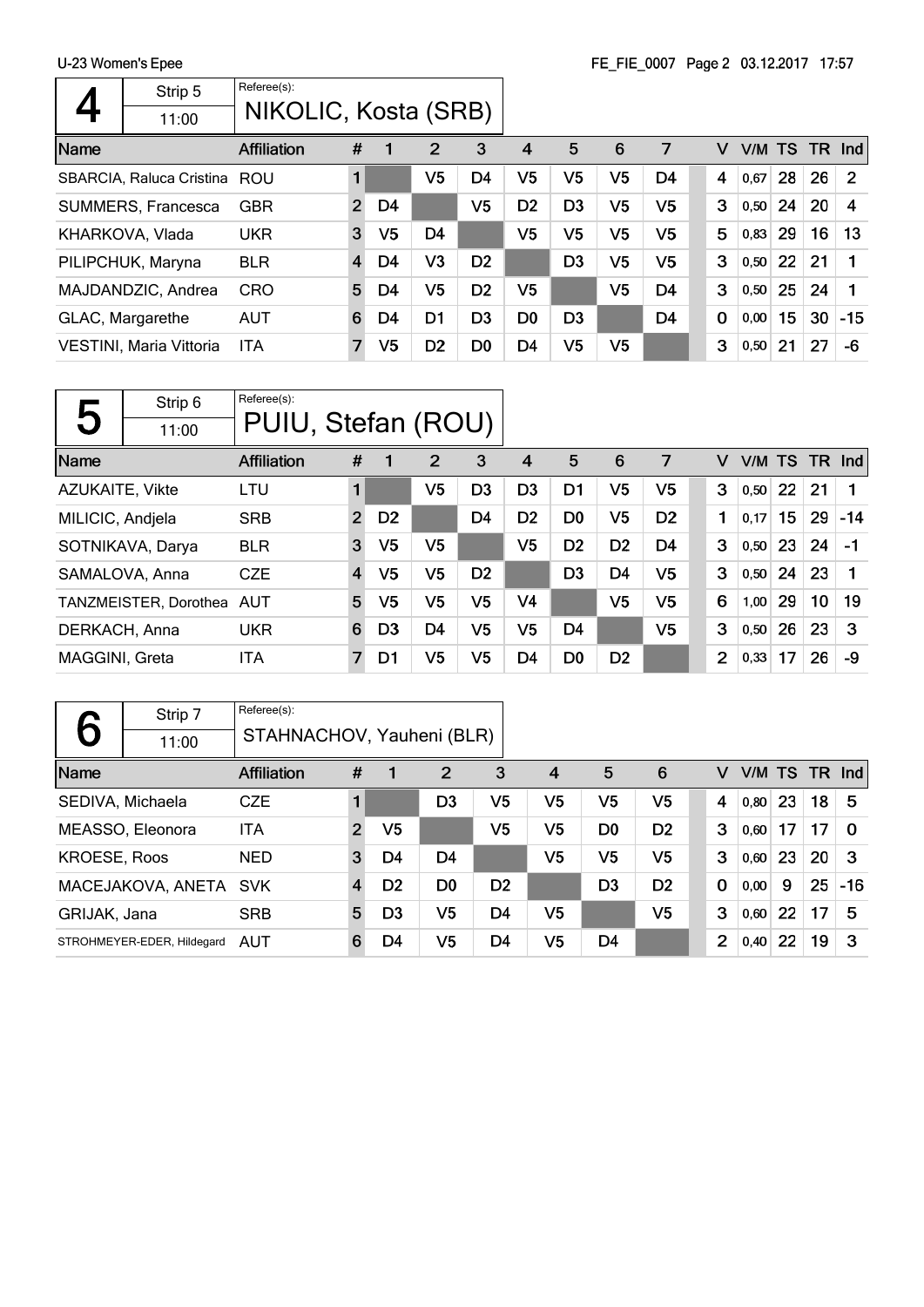|               | Strip 9            | Referee(s):               |                |                |                |                |                |                |                |                |                |        |    |     |            |
|---------------|--------------------|---------------------------|----------------|----------------|----------------|----------------|----------------|----------------|----------------|----------------|----------------|--------|----|-----|------------|
|               | 11:00              | BARIONOVI, Riccardo (ITA) |                |                |                |                |                |                |                |                |                |        |    |     |            |
| Name          |                    | <b>Affiliation</b>        | #              | 1              | 2              | 3              | 4              | 5              | 6              | 7              | v              | V/M TS |    | TR. | <b>Ind</b> |
|               | LORENZ, Therese    | <b>AUT</b>                |                |                | D <sub>3</sub> | V5             | D <sub>3</sub> | V <sub>5</sub> | D <sub>3</sub> | D <sub>2</sub> | $\overline{2}$ | 0,33   | 21 | 28  | $-7$       |
| BROVKO, Inna  |                    | <b>UKR</b>                | $\overline{2}$ | V <sub>5</sub> |                | V5             | D <sub>3</sub> | V5             | V <sub>5</sub> | D <sub>2</sub> | 4              | 0.67   | 25 | 19  | 6          |
| GRIJAK, Marta |                    | <b>SRB</b>                | 3              | D4             | D <sub>0</sub> |                | D <sub>2</sub> | V5             | D <sub>2</sub> | D <sub>3</sub> | 1              | 0,17   | 16 | 27  | $-11$      |
|               | NITSCHE, Giovanna  | <b>AUT</b>                | $\overline{4}$ | V5             | V <sub>5</sub> | V <sub>5</sub> |                | V <sub>5</sub> | D <sub>4</sub> | V <sub>4</sub> | 5              | 0,83   | 28 | 20  | 8          |
|               | VACINOVA, Gabriela | <b>CZE</b>                | 5              | D4             | D <sub>2</sub> | D <sub>2</sub> | D <sub>4</sub> |                | D <sub>2</sub> | D <sub>4</sub> | 0              | 0,00   | 18 | 30  | $-12$      |
| DANCIU, Adela |                    | <b>ROU</b>                | 6              | V <sub>5</sub> | D <sub>4</sub> | V5             | V5             | V <sub>5</sub> |                | V <sub>5</sub> | 5              | 0,83   | 29 | 20  | 9          |
|               | CARMINATI, Camilla | ITA                       | 7              | V <sub>5</sub> | V5             | V <sub>5</sub> | D <sub>3</sub> | V5             | D4             |                | 4              | 0,67   | 27 | 20  | 7          |

|                       | Strip 10                  | Referee(s):                     |                         |                |                |                |                |                |                |                |                |        |    |     |       |
|-----------------------|---------------------------|---------------------------------|-------------------------|----------------|----------------|----------------|----------------|----------------|----------------|----------------|----------------|--------|----|-----|-------|
|                       | 11:00                     | <b>BUGARIN, Dimitrije (AUT)</b> |                         |                |                |                |                |                |                |                |                |        |    |     |       |
| Name                  |                           | <b>Affiliation</b>              | #                       | 1              | 2              | 3              | 4              | 5              | 6              | 7              | v              | V/M TS |    | TR. | Ind   |
|                       | PUCHACHER, Laura          | <b>AUT</b>                      |                         |                | D4             | V5             | D <sub>2</sub> | D <sub>3</sub> | V <sub>5</sub> | D4             | $\overline{2}$ | 0,33   | 23 | 25  | $-2$  |
| <b>BAGAEVA, Alina</b> |                           | <b>RUS</b>                      | $\overline{2}$          | V <sub>5</sub> |                | V5             | D <sub>0</sub> | V3             | V <sub>5</sub> | V <sub>5</sub> | 5              | 0,83   | 23 | 17  | 6     |
|                       | VARFOLOMYEYEVA, Darja     | <b>UKR</b>                      | 3                       | D <sub>2</sub> | D <sub>2</sub> |                | D <sub>3</sub> | D4             | V <sub>5</sub> | D4             | 1              | 0,17   | 20 | 29  | -9    |
|                       | ZIVANOVIC, Jovana         | <b>SRB</b>                      | $\overline{\mathbf{4}}$ | V5             | V <sub>3</sub> | V5             |                | D <sub>3</sub> | V <sub>5</sub> | D <sub>3</sub> | 4              | 0,67   | 24 | 17  | 7     |
|                       | CALCAN, Ramona            | <b>ROU</b>                      | 5                       | V5             | D <sub>2</sub> | V5             | V <sub>5</sub> |                | V <sub>5</sub> | D <sub>3</sub> | 4              | 0,67   | 25 | 20  | 5     |
|                       | <b>MATTEUCCI, Alessia</b> | <b>ITA</b>                      | 6                       | D <sub>3</sub> | D <sub>2</sub> | D <sub>4</sub> | D <sub>2</sub> | D <sub>3</sub> |                | D <sub>1</sub> | $\bf{0}$       | 0,00   | 15 | 30  | $-15$ |
|                       | JANKOVA, Karolina         | <b>CZE</b>                      | 7                       | V5             | D4             | V5             | V5             | V <sub>4</sub> | V5             |                | 5              | 0,83   | 28 | 20  | 8     |

| 9               | Strip 11            | Referee(s):                   |                         |                |                |                |                |                |                |                |               |    |    |          |
|-----------------|---------------------|-------------------------------|-------------------------|----------------|----------------|----------------|----------------|----------------|----------------|----------------|---------------|----|----|----------|
|                 | 11:00               | <b>TERSCINAR, Peter (AUT)</b> |                         |                |                |                |                |                |                |                |               |    |    |          |
| Name            |                     | <b>Affiliation</b>            | #                       |                | 2              | 3              | $\overline{4}$ | 5              | 6              | v              | V/M TS TR Ind |    |    |          |
|                 | LIPATOVA, Elizaveta | <b>RUS</b>                    |                         |                | D <sub>3</sub> | D <sub>4</sub> | V5             | V5             | D <sub>2</sub> | $\overline{2}$ | 0,40          | 19 | 23 | -4       |
| CELLI, Beatrice |                     | <b>ITA</b>                    | $\overline{2}$          | V5             |                | D <sub>4</sub> | D <sub>3</sub> | V5             | D <sub>4</sub> | $\overline{2}$ | 0.40          | 21 | 21 | $\Omega$ |
|                 | PANUSCHKA, Claudia  | <b>AUT</b>                    | 3                       | V5             | V5             |                | V5             | D <sub>4</sub> | V5             | 4              | 0,80          | 24 | 19 | 5        |
| GNJIDIC, Lucija |                     | <b>CRO</b>                    | $\overline{\mathbf{4}}$ | D4             | V5             | D <sub>4</sub> |                | V5             | D <sub>1</sub> | $\overline{2}$ | 0.40          | 19 | 21 | $-2$     |
|                 | HOSHKO, Anhelina    | <b>UKR</b>                    | 5                       | D4             | D <sub>3</sub> | V5             | D <sub>3</sub> |                | V <sub>5</sub> | $\overline{2}$ | 0.40          | 20 | 22 | $-2$     |
|                 | PECHOVOVA, Michala  | <b>CZE</b>                    | 6                       | V <sub>5</sub> | V5             | D <sub>2</sub> | V5             | D <sub>3</sub> |                | 3              | 0,60          | 20 | 17 | 3        |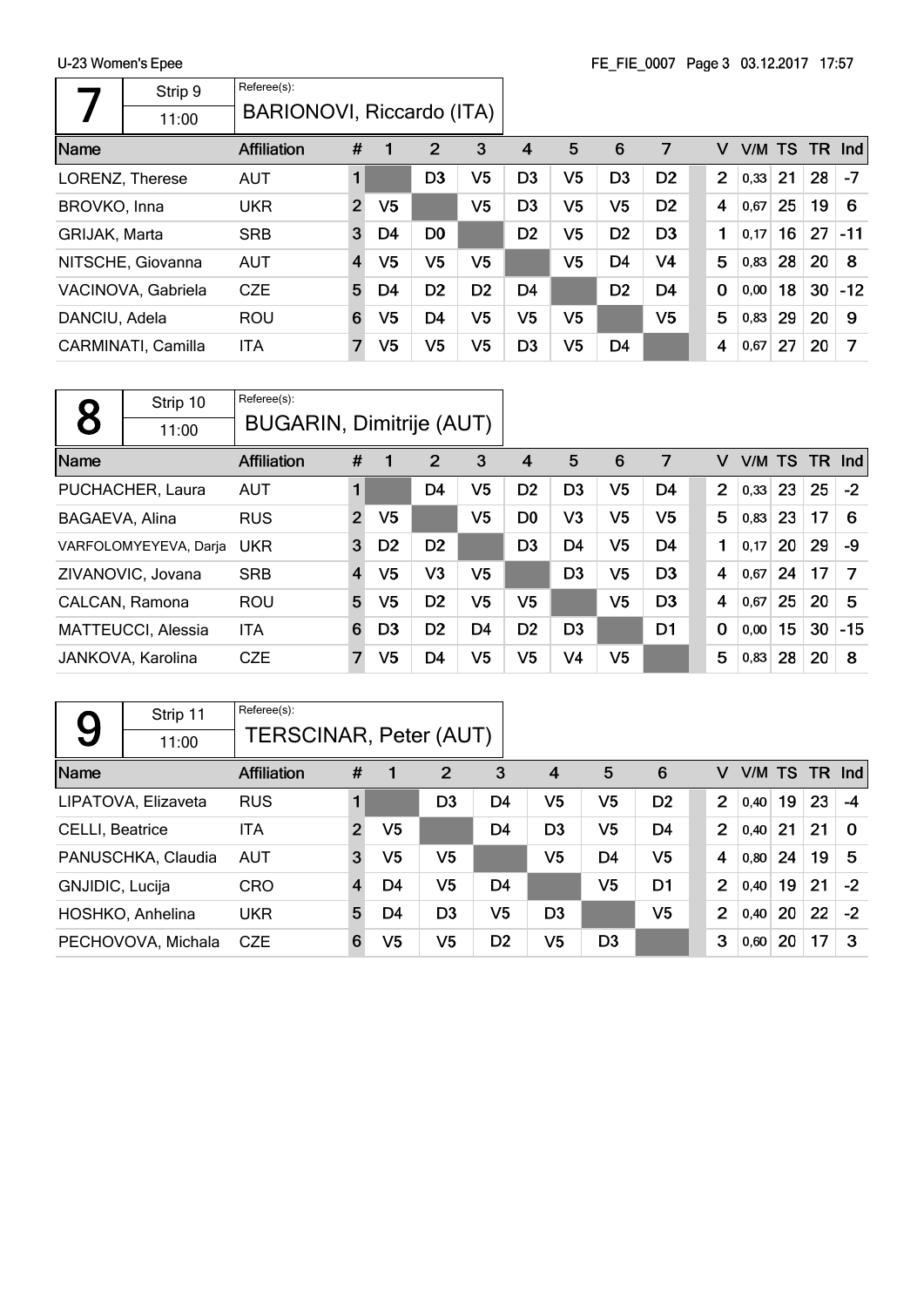|                      | Strip 11             | Referee(s):           |                |                |                |                |                |                |                |                |        |    |     |       |
|----------------------|----------------------|-----------------------|----------------|----------------|----------------|----------------|----------------|----------------|----------------|----------------|--------|----|-----|-------|
| 10                   | 12:30                | MARTINI, Cosimo (ITA) |                |                |                |                |                |                |                |                |        |    |     |       |
| Name                 |                      | <b>Affiliation</b>    | #              |                | $\overline{2}$ | 3              | $\overline{4}$ | 5              | 6              | v              | V/M TS |    | TR. | Ind   |
|                      | ARANDJELOVIC, Milica | <b>SRB</b>            | 1              |                | D <sub>2</sub> | D4             | D <sub>0</sub> | V5             | D <sub>0</sub> |                | 0,20   | 11 | 21  | $-10$ |
|                      | ENGEL, Christiana    | AUT                   | $\overline{2}$ | V <sub>4</sub> |                | D <sub>4</sub> | D <sub>2</sub> | D <sub>3</sub> | V <sub>5</sub> | $\overline{2}$ | 0,40   | 18 | 20  | $-2$  |
|                      | ZADNIKOVA, Daniela   | <b>CZE</b>            | 3              | V5             | V5             |                | D <sub>2</sub> | D <sub>2</sub> | D <sub>1</sub> | $\overline{2}$ | 0,40   | 15 | 23  | -8    |
| <b>BUDAI, Dorina</b> |                      | <b>HUN</b>            | 4              | V5             | V4             | V5             |                | V5             | V <sub>5</sub> | 5              | 1,00   | 24 | 11  | 13    |
|                      | ZHONKINA, Fatima     | <b>RUS</b>            | 5              | D <sub>2</sub> | V5             | V5             | D <sub>3</sub> |                | D <sub>2</sub> | $\overline{2}$ | 0,40   | 17 | 20  | $-3$  |
|                      | LUCIFORA, Agnese     | <b>ITA</b>            | 6              | V5             | D <sub>4</sub> | V5             | D <sub>4</sub> | V5             |                | 3              | 0,60   | 23 | 13  | 10    |
|                      |                      |                       |                |                |                |                |                |                |                |                |        |    |     |       |

|                  | Strip 2               | Referee(s):                   |                |                |                |                |                |                |                |   |        |    |           |       |
|------------------|-----------------------|-------------------------------|----------------|----------------|----------------|----------------|----------------|----------------|----------------|---|--------|----|-----------|-------|
|                  | 12:30                 | <b>TERSCINAR, Peter (AUT)</b> |                |                |                |                |                |                |                |   |        |    |           |       |
| Name             |                       | <b>Affiliation</b>            | #              |                | 2              | 3              | 4              | 5              | 6              | v | V/M TS |    | <b>TR</b> | Ind   |
| KUNA, Jana       |                       | <b>CRO</b>                    |                |                | D3             | V5             | V5             | D1             | V <sub>5</sub> | 3 | 0,60   | 19 | 17        | 2     |
|                  | PYKHTINA, Natalia     | <b>RUS</b>                    | $\overline{2}$ | V <sub>5</sub> |                | V5             | D <sub>0</sub> | D <sub>4</sub> | V5             | 3 | 0,60   | 19 | 18        |       |
| BAVELAAR, Anne   |                       | <b>NED</b>                    | 3              | D <sub>2</sub> | D <sub>2</sub> |                | D <sub>3</sub> | D <sub>3</sub> | V <sub>5</sub> | 1 | 0,20   | 15 | 23        | -8    |
|                  | WOLKERSDORFER, Gloria | AUT                           | 4              | D4             | V5             | V5             |                | D <sub>3</sub> | V5             | 3 | 0,60   | 22 | 17        | 5     |
| CAMPANI, Letizia |                       | ITA                           | 5              | V5             | V <sub>5</sub> | V5             | V <sub>5</sub> |                | V <sub>5</sub> | 5 | 1,00   | 25 | 15        | 10    |
| RECLOVA, Klara   |                       | <b>SVK</b>                    | 6              | D1             | D <sub>3</sub> | D <sub>3</sub> | D <sub>4</sub> | D <sub>4</sub> |                | 0 | 0,00   | 15 | 25        | $-10$ |

| $\mathbf \Omega$ | Strip 7                | Referee(s):               |                |                |                |                |                |                |                |                |      |           |    |        |
|------------------|------------------------|---------------------------|----------------|----------------|----------------|----------------|----------------|----------------|----------------|----------------|------|-----------|----|--------|
|                  | 12:30                  | STAHNACHOV, Yauheni (BLR) |                |                |                |                |                |                |                |                |      |           |    |        |
| Name             |                        | <b>Affiliation</b>        | #              |                | $\overline{2}$ | 3              | $\overline{4}$ | 5              | 6              | v              |      | V/M TS    |    | TR Ind |
|                  | SCHOTT, Johanna        | <b>AUT</b>                | 1              |                | D1             | D1             | D <sub>0</sub> | D4             | D <sub>0</sub> | $\bf{0}$       | 0,00 | 6         | 25 | $-19$  |
| PETKOVIC, Lara   |                        | <b>CRO</b>                | $\overline{2}$ | V5             |                | D <sub>2</sub> | V5             | D4             | D4             | $\overline{2}$ | 0.40 | <b>20</b> | 19 |        |
|                  | <b>ESPOSITO, Chloe</b> | <b>AUS</b>                | 3              | V5             | V5             |                | D <sub>0</sub> | V4             | D <sub>1</sub> | 3              | 0,60 | 15        | 16 | -1     |
| DE JONG, Cheryl  |                        | <b>NED</b>                | $\overline{4}$ | V <sub>5</sub> | D <sub>3</sub> | V <sub>5</sub> |                | D <sub>1</sub> | D4             | $\overline{2}$ | 0,40 | 18        | 15 | -3     |
|                  | BERTOGLIO, Francesca   | <b>ITA</b>                | 5              | V5             | V <sub>5</sub> | D <sub>3</sub> | V5             |                | V <sub>5</sub> | 4              | 0,80 | 23        | 17 | 6      |
|                  | OBRAZTSOVA, Maria      | <b>RUS</b>                | 6              | V5             | V <sub>5</sub> | V5             | V <sub>5</sub> | D4             |                | 4              | 0,80 | 24        | 14 | 10     |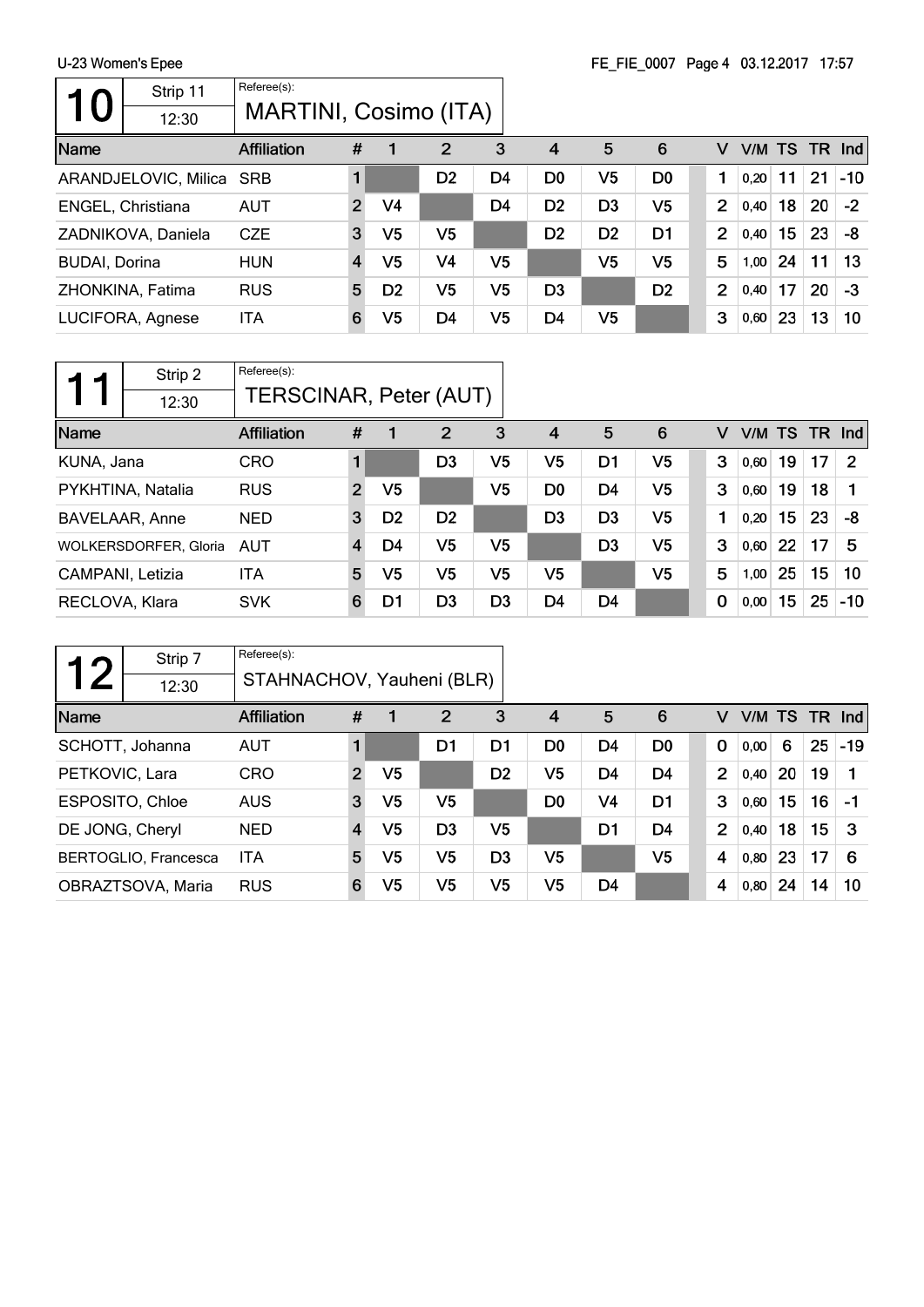

## U-23 Women's Epee Seeding for Round #2 - DE

Tournament:<br>Date: FIE Document:

U23 men/women - eppe/foil Moedling Sonntag, 03. Dezember 2017 - 10:30 FE\_FIE\_0008



| Seed             | Name                            | Country                   | $\overline{\mathsf{v}}$ | V/M               | $\overline{\text{TS}}$ | <b>TR</b>       | Ind                       | <b>Notes</b> |
|------------------|---------------------------------|---------------------------|-------------------------|-------------------|------------------------|-----------------|---------------------------|--------------|
| $\overline{1}$   | KORNEEVA, Anastasia             | <b>RUS</b>                | 6                       | 1,00              | 30                     | $\overline{10}$ | $+20$                     | Advanced     |
| $\overline{2}$   | TANZMEISTER, Dorothea           | <b>AUT</b>                | 6                       | 1,00              | 29                     | $\overline{10}$ | $+19$                     | Advanced     |
| $\overline{3}$   | KHLYSTUNOVA, Lizaveta           | <b>BLR</b>                | 6                       | 1,00              | $\overline{27}$        | $\overline{11}$ | $+16$                     | Advanced     |
| $\overline{4}$   | <b>BUDAI</b> , Dorina           | <b>HUN</b>                | 5                       | 1,00              | $\overline{24}$        | $\overline{11}$ | $+13$                     | Advanced     |
| 5                | CAMPANI, Letizia                | <b>ITA</b>                | $\overline{5}$          | 1,00              | 25                     | 15              | $+10$                     | Advanced     |
| $\overline{6}$   | KHARKOVA, Vlada                 | <b>UKR</b>                | $\overline{5}$          | 0,83              | 29                     | 16              | $+13$                     | Advanced     |
|                  |                                 | $\overline{\text{ROU}}$   |                         |                   | 28                     |                 |                           |              |
| 7                | COSTE, Teodora                  |                           | 5                       | 0,83              |                        | 16              | $+12$                     | Advanced     |
| $\overline{8}$   | <b>SCHMIDL, Paula</b>           | <b>AUT</b>                | $\overline{5}$          | 0,83              | 26                     | 15              | $+11$                     | Advanced     |
| 9                | DANCIU, Adela                   | <b>ROU</b>                | $\overline{5}$          | 0,83              | 29                     | 20              | $+9$                      | Advanced     |
| 10T              | JANKOVA, Karolina               | CZE                       | 5                       | 0,83              | 28                     | 20              | $+8$                      | Advanced     |
| 10T              | NITSCHE, Giovanna               | <b>AUT</b>                | 5                       | 0,83              | 28                     | 20              | $+8$                      | Advanced     |
| $\overline{12}$  | BAGAEVA, Alina                  | <b>RUS</b>                | 5                       | 0,83              | 23                     | $\overline{17}$ | $\overline{+6}$           | Advanced     |
| $\overline{13}$  | OBRAZTSOVA, Maria               | <b>RUS</b>                | 4                       | 0,80              | $\overline{24}$        | $\overline{14}$ | $+10$                     | Advanced     |
| 14               | <b>BERTOGLIO, Francesca</b>     | <b>ITA</b>                | 4                       | 0,80              | 23                     | $\overline{17}$ | $+6$                      | Advanced     |
| $\overline{15}$  | PANUSCHKA, Claudia              | <b>AUT</b>                | 4                       | 0,80              | $\overline{24}$        | 19              | $\overline{+5}$           | Advanced     |
| 16               | SEDIVA, Michaela                | CZE                       | 4                       | 0,80              | 23                     | $\overline{18}$ | $+5$                      | Advanced     |
| $\overline{17}$  | NABOIU, Claudia                 | ROU                       | 4                       | 0,67              | 28                     | $\overline{17}$ | $+11$                     | Advanced     |
| $\overline{18}$  | HUNCAROVA, Katarina             | <b>SVK</b>                | 4                       | 0,67              | 28                     | 18              | $+10$                     | Advanced     |
|                  |                                 |                           |                         | 0,67              | 27                     | 20              | $+7$                      |              |
| $\overline{19}$  | CARMINATI, Camilla              | <b>ITA</b>                | 4                       |                   |                        |                 |                           | Advanced     |
| 20               | ZIVANOVIC, Jovana               | <b>SRB</b>                | 4                       | 0,67              | 24                     | $\overline{17}$ | $+7$                      | Advanced     |
| $\overline{21}$  | BROVKO, Inna                    | <b>UKR</b>                | 4                       | 0,67              | 25                     | 19              | $+6$                      | Advanced     |
| $\overline{22}$  | ROATO, Ginevra                  | <b>ITA</b>                | 4                       | 0,67              | 26                     | $\overline{21}$ | $\overline{+5}$           | Advanced     |
| 23               | CALCAN, Ramona                  | <b>ROU</b>                | 4                       | 0,67              | 25                     | 20              | $\overline{+5}$           | Advanced     |
| $\overline{24}$  | STEPANYAN, Natalya              | UKR                       | 4                       | 0,67              | 25                     | $\overline{21}$ | $+4$                      | Advanced     |
| 25               | <b>SBARCIA, Raluca Cristina</b> | <b>ROU</b>                | 4                       | 0,67              | 28                     | 26              | $+2$                      | Advanced     |
| 26               | ZAPPARATO, Marta                | <b>ITA</b>                | 4                       | 0,67              | 22                     | $\overline{23}$ | $\overline{1}$            | Advanced     |
| $\overline{27}$  | LUCIFORA, Agnese                | <b>ITA</b>                | $\overline{3}$          | 0,60              | 23                     | $\overline{13}$ | $+10$                     | Advanced     |
| 28T              | GRIJAK, Jana                    | <b>SRB</b>                | 3                       | 0,60              | 22                     | $\overline{17}$ | $\overline{+5}$           | Advanced     |
| $\overline{28T}$ | <b>WOLKERSDORFER, Gloria</b>    | <b>AUT</b>                | 3                       | 0,60              | 22                     | $\overline{17}$ | $+5$                      | Advanced     |
| 30               |                                 | <b>NED</b>                | $\overline{3}$          | 0,60              | 23                     | 20              | $+3$                      |              |
|                  | <b>KROESE, Roos</b>             |                           |                         |                   |                        |                 |                           | Advanced     |
| $\overline{31}$  | PECHOVOVA, Michala              | CZE                       | $\overline{3}$          | 0,60              | 20                     | $\overline{17}$ | $+3$                      | Advanced     |
| $\overline{32}$  | KUNA, Jana                      | CRO                       | 3                       | 0,60              | $\overline{19}$        | $\overline{17}$ | $+2$                      | Advanced     |
| 33               | PYKHTINA, Natalia               | <b>RUS</b>                | $\overline{3}$          | 0,60              | $\overline{19}$        | 18              | $+1$                      | Advanced     |
| $\overline{34}$  | MEASSO, Eleonora                | <b>ITA</b>                | $\overline{3}$          | 0,60              | $\overline{17}$        | $\overline{17}$ | $\overline{\mathfrak{o}}$ | Advanced     |
| 35               | ESPOSITO, Chloe                 | <b>AUS</b>                | 3                       | 0,60              | $\overline{15}$        | 16              | $\overline{-1}$           | Advanced     |
| 36               | SUMMERS, Francesca              | <b>GBR</b>                | $\overline{3}$          | 0,50              | $\overline{24}$        | 20              | $+4$                      | Advanced     |
| 37               | ALDANA, Naiara                  | <b>ESP</b>                | $\overline{3}$          | 0,50              | 19                     | 15              | $+4$                      | Advanced     |
| 38               | <b>DERKACH, Anna</b>            | <b>UKR</b>                | $\overline{\mathbf{3}}$ | 0,50              | 26                     | 23              | $+3$                      | Advanced     |
| 39               | KUBR, Eva                       | <b>AUT</b>                | 3                       | 0,50              | $\overline{24}$        | 22              | $+2$                      | Advanced     |
| 40               | MAJDANDZIC, Andrea              | <b>CRO</b>                | $\overline{3}$          | 0,50              | 25                     | $\overline{24}$ | $+1$                      | Advanced     |
| $\overline{41}$  | SAMALOVA, Anna                  | <b>CZE</b>                | $\overline{3}$          | 0,50              | $\overline{24}$        | 23              | $+1$                      | Advanced     |
|                  |                                 |                           |                         |                   |                        |                 |                           |              |
| $\overline{42}$  | KNEZEVIC, Katarina              | <b>SRB</b>                | 3                       | 0, 50             | 23                     | 22              | $+1$                      | Advanced     |
| $\overline{43T}$ | PILIPCHUK, Maryna               | <b>BLR</b>                | 3                       | 0, 50             | 22                     | $\overline{21}$ | $+1$                      | Advanced     |
| $\sqrt{43T}$     | <b>AZUKAITE, Vikte</b>          | <b>LTU</b>                | $\overline{3}$          | 0,50              | 22                     | $\overline{21}$ | $\overline{+1}$           | Advanced     |
| 45               | APLEVICH, Volha                 | <b>BLR</b>                | 3                       | 0,50              | $\overline{22}$        | $ 22\rangle$    | 0                         | Advanced     |
| $\overline{46}$  | SOTNIKAVA, Darya                | <b>BLR</b>                | 3                       | 0,50              | $\overline{23}$        | 24              | $-1$                      | Advanced     |
| 47               | SPAS, Anastasiia                | <b>UKR</b>                | $\overline{3}$          | 0,50              | $\overline{18}$        | 22              | $-4$                      | Advanced     |
| 48               | VESTINI, Maria Vittoria         | $\overline{\mathsf{ITA}}$ | 3                       | 0, 50             | $\overline{21}$        | 27              | $-6$                      | Advanced     |
| 49               | STROHMEYER-EDER, Hildegard      | <b>AUT</b>                | $\overline{2}$          | 0,40              | 22                     | $\overline{19}$ | $+3$                      | Advanced     |
| 50               | DE JONG, Cheryl                 | <b>NED</b>                | $\overline{2}$          | 0,40              | $\overline{18}$        | $\overline{15}$ | $+3$                      | Advanced     |
| $\overline{51}$  | PETKOVIC, Lara                  | <b>CRO</b>                | $\overline{2}$          | $ 0,40\rangle$    | $ 20\rangle$           | $\overline{19}$ | $+1$                      | Advanced     |
| $\overline{52}$  | CELLI, Beatrice                 | <b>ITA</b>                | $\overline{2}$          | $ 0,40\rangle$    | $\overline{21}$        | $\overline{21}$ | 0                         | Advanced     |
|                  |                                 |                           |                         |                   |                        |                 |                           |              |
| 53               | HOSHKO, Anhelina                | <b>UKR</b>                | $\overline{2}$          | 0,40              | $ 20\rangle$           | 22              | $-2$                      | Advanced     |
| $\overline{54}$  | GNJIDIC, Lucija                 | <b>CRO</b>                | $\overline{2}$          | $ 0,40\rangle$    | $\overline{19}$        | $\overline{21}$ | $\overline{-2}$           | Advanced     |
| 55               | ENGEL, Christiana               | <b>AUT</b>                | $\overline{2}$          | $ 0,40\rangle$    | 18                     | 20              | $-2$                      | Advanced     |
| 56               | ZHONKINA, Fatima                | <b>RUS</b>                | $\overline{2}$          | 0,40              | $\overline{17}$        | 20              | $\overline{-3}$           | Advanced     |
| 57               | LIPATOVA, Elizaveta             | $R\overline{US}$          | $\overline{2}$          | 0,40              | $\overline{19}$        | 23              | $-4$                      | Advanced     |
| 58               | ZADNIKOVA, Daniela              | <b>CZE</b>                | $\overline{2}$          | 0,40              | 15                     | 23              | $-\sqrt{8}$               | Advanced     |
| 59               | PUCHACHER, Laura                | <b>AUT</b>                | $\overline{2}$          | $\overline{0,33}$ | 23                     | 25              | $-2$                      | Advanced     |
| 60               | DOUBOVA, Dominika               | CZE                       | $\overline{2}$          | 0,33              | $\overline{21}$        | $\overline{24}$ | $\overline{-3}$           | Advanced     |
| $\overline{61}$  | TAMASHEUSKAYA, Kseniya          | <b>BLR</b>                | $\overline{2}$          | $\overline{0,33}$ | $\overline{19}$        | 25              | $-6$                      | Advanced     |
| $\overline{62}$  | LORENZ, Therese                 | <b>AUT</b>                | $\overline{2}$          | 0,33              | $\overline{21}$        | 28              | $\overline{\mathsf{F}7}$  | Advanced     |
| 63               | MAGGINI, Greta                  | <b>ITA</b>                | $\overline{2}$          | 0,33              | $\overline{17}$        | 26              | -9                        | Advanced     |
|                  |                                 | <b>NED</b>                |                         |                   |                        |                 |                           |              |
| $\overline{64}$  | BAVELAAR, Anne                  |                           | 1                       | 0,20              | 15                     | 23              | $-8$                      | Advanced     |
| 65               | ARANDJELOVIC, Milica            | <b>SRB</b>                | 1                       | 0, 20             | $\overline{11}$        | $\overline{21}$ | $-10$                     | Eliminated   |
| 66               | ODORICO, Greta                  | $\overline{\mathsf{ITA}}$ | 1                       | 0, 17             | $\overline{19}$        | 26              | $\overline{-7}$           | Eliminated   |
| $\overline{67}$  | KAMENISCAKOVA, Ida              | <b>SVK</b>                | 1                       | $\overline{0,17}$ | 20                     | $\overline{28}$ | $-8$                      | Eliminated   |
| 68               | VARFOLOMYEYEVA, Darja           | <b>UKR</b>                | 1                       | 0,17              | 20                     | 29              | -9                        | Eliminated   |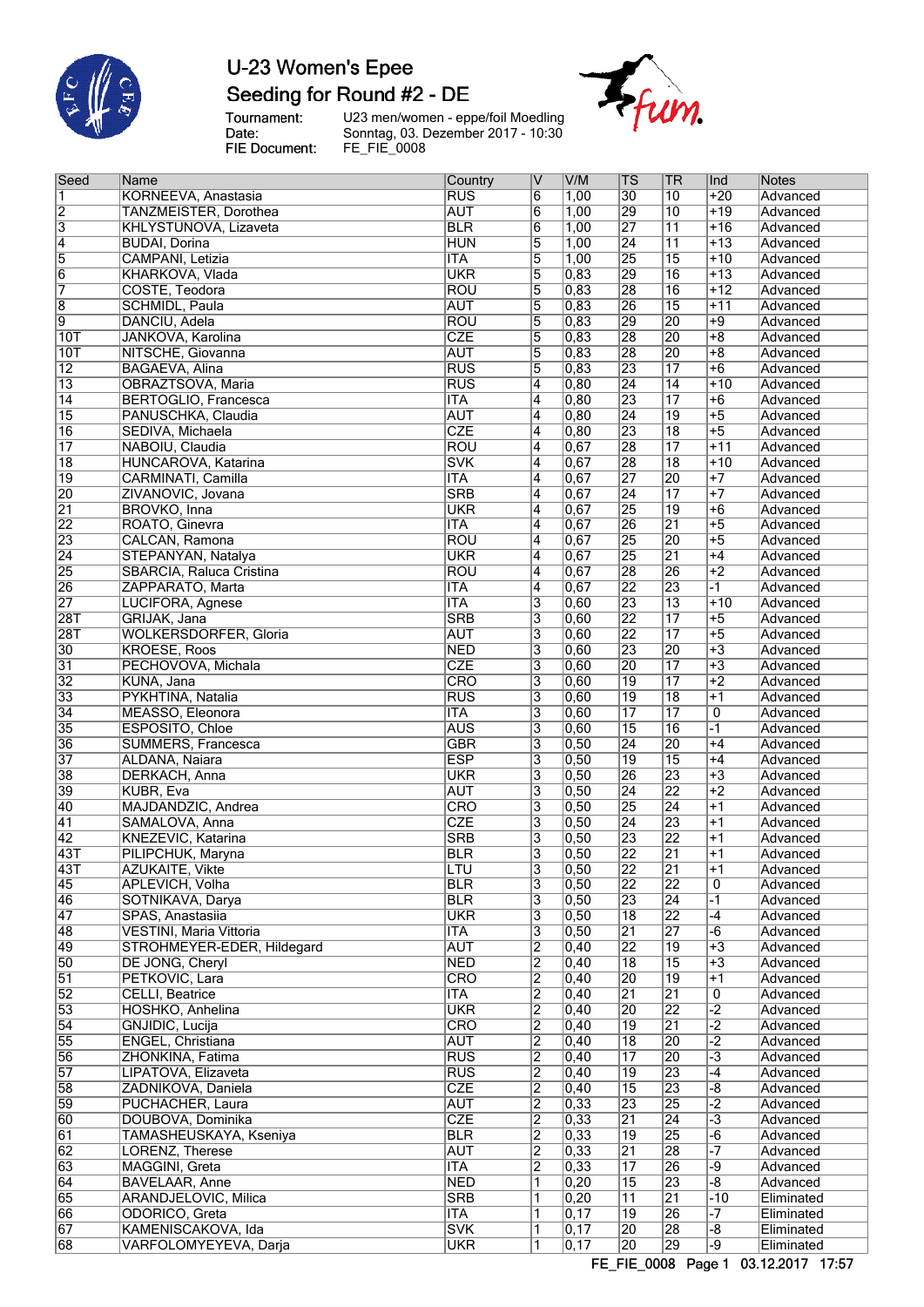### FE\_FIE\_0008 Page 2 03.12.2017 17:57

| Seed            | Name                        | Country     | $\vee$ | V/M   | <b>TS</b> | <b>TR</b> | lnd    | Notes      |
|-----------------|-----------------------------|-------------|--------|-------|-----------|-----------|--------|------------|
| 69              | GRIJAK, Marta               | <b>SRB</b>  |        | 0, 17 | 16        | 27        | $ -11$ | Eliminated |
| 70              | MILICIC, Andjela            | <b>SRB</b>  |        | 0, 17 | 15        | 29        | $-14$  | Eliminated |
| $\overline{71}$ | RECLOVA, Klara              | <b>SVK</b>  | 10     | 0.00  | 15        | 25        | $-10$  | Eliminated |
| $\overline{72}$ | VACINOVA, Gabriela          | <b>CZE</b>  | 10     | 0.00  | 18        | 130       | $-12$  | Eliminated |
| 73T             | <b>MATTEUCCI, Alessia</b>   | <b>ITA</b>  | 10     | 0.00  | 15        | 130       | $-15$  | Eliminated |
| 73T             | GLAC, Margarethe            | <b>AUT</b>  | 10     | 0.00  | 15        | 130       | $-15$  | Eliminated |
| $\overline{75}$ | MACEJAKOVA, ANETA           | <b>ISVK</b> | 10     | 0.00  | 19        | 25        | -16    | Eliminated |
| $\overline{76}$ | SCHOTT, Johanna             | <b>AUT</b>  | 10     | 0.00  | 16        | 25        | $-19$  | Eliminated |
| 77              | WITTING, Melanie            | <b>AUT</b>  | 10     | 0.00  | 10        | 30        | -20    | Eliminated |
| 78              | LEININGEN WESTERBURG, Marie | <b>AUT</b>  | 10     | 0.00  |           | 30        | $-23$  | Eliminated |
| 79              | JANKOVIC, Tijana            | <b>SRB</b>  | 10     | 0,00  | 16        | 30        | -24    | Eliminated |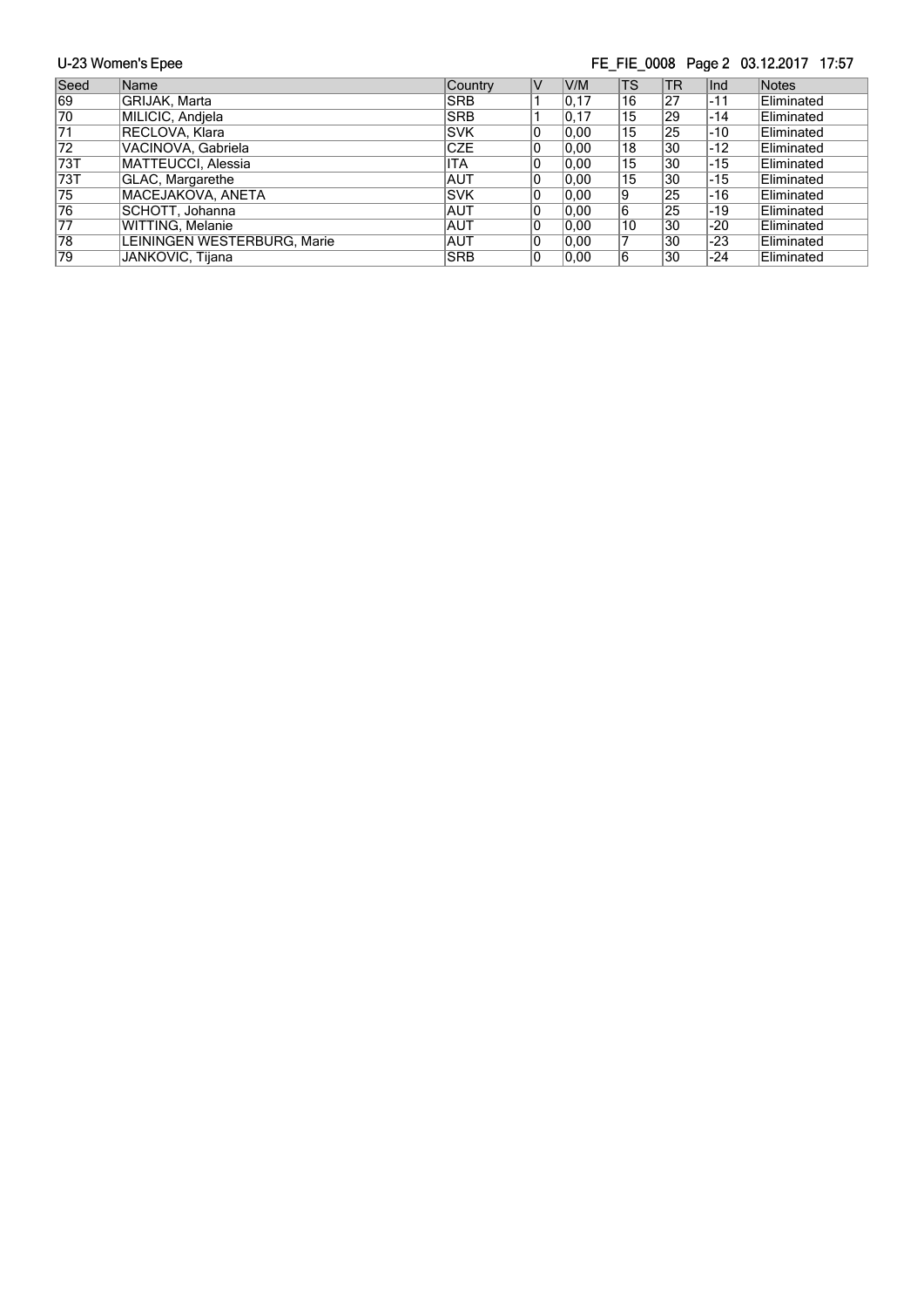#### U-23 Women's Epee - Round #2 - DE (Table of 64)

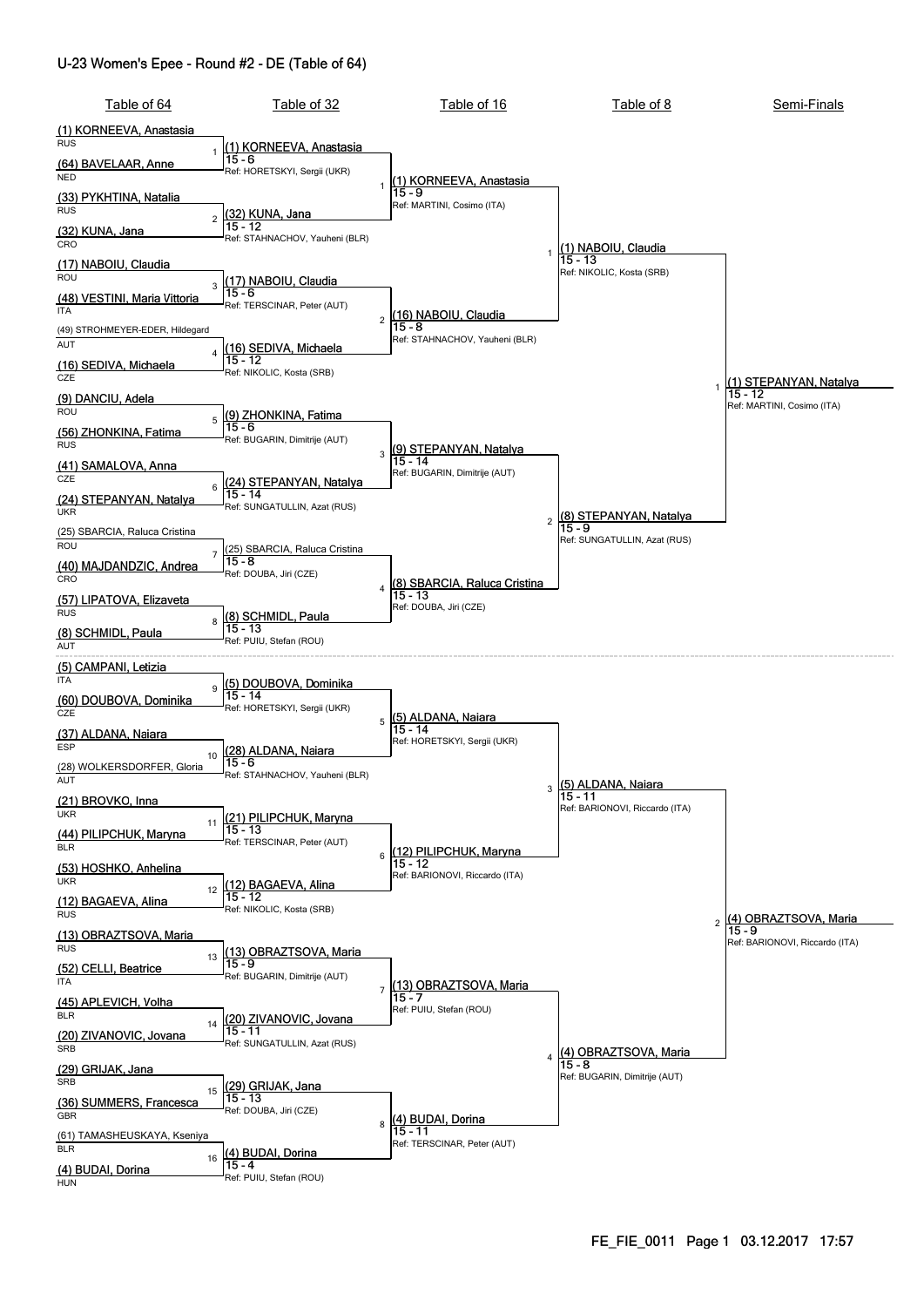#### U-23 Women's Epee - Round #2 - DE (Table of 64)

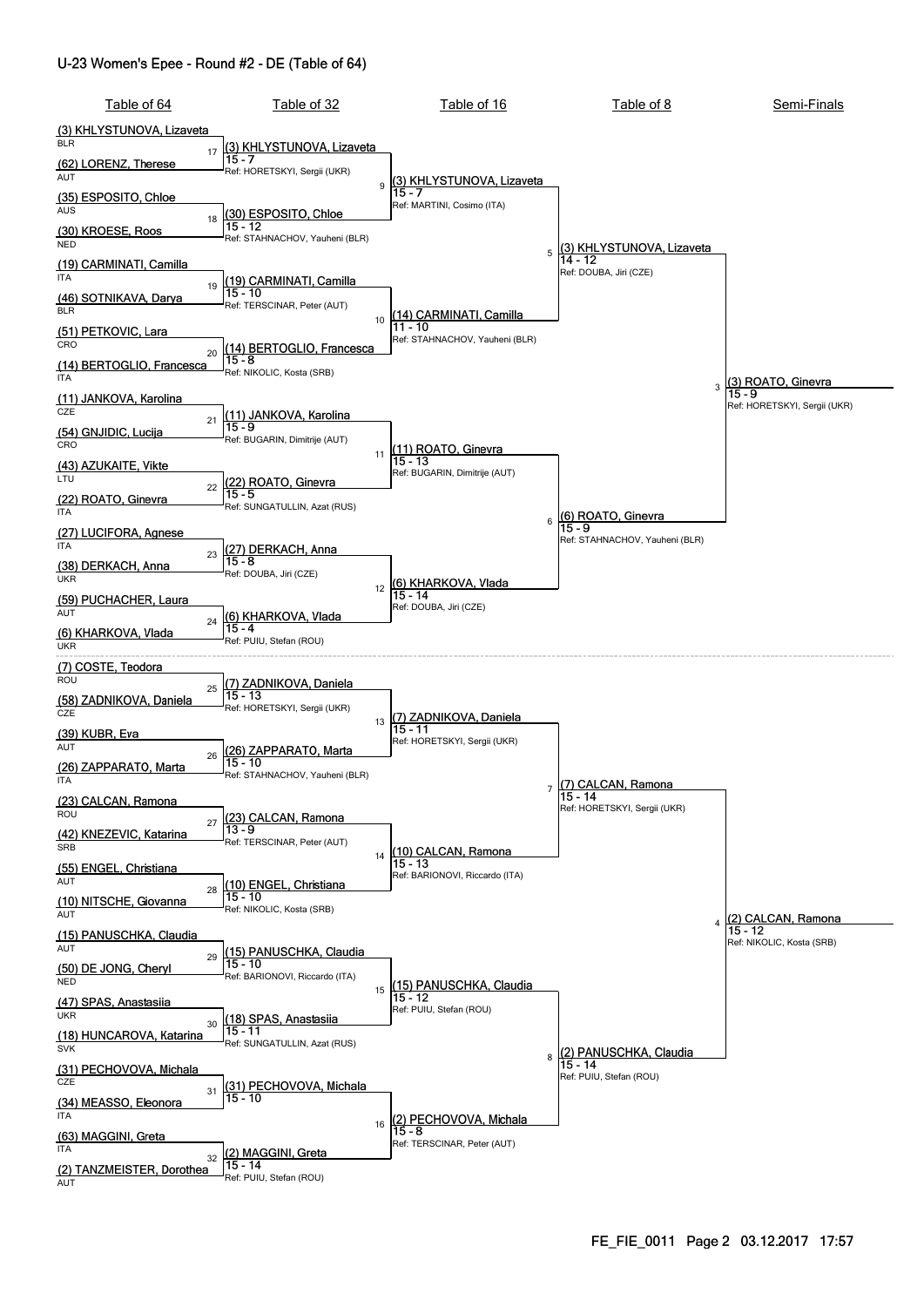### U-23 Women's Epee - Round #2 - DE (Table of 8)

| Table of 8                              | Semi-Finals                                | Finals                                   |                                       |
|-----------------------------------------|--------------------------------------------|------------------------------------------|---------------------------------------|
| (1) NABOIU, Claudia<br>ROU              | (1) STEPANYAN, Natalya                     |                                          |                                       |
| (8) STEPANYAN, Natalya<br><b>UKR</b>    | $15 - 12$<br>Ref: MARTINI, Cosimo (ITA)    | (1) OBRAZTSOVA, Maria                    |                                       |
| (5) ALDANA, Naiara<br><b>ESP</b>        | (4) OBRAZTSOVA, Maria                      | 15 - 7<br>Ref: BUGARIN, Dimitrije (AUT)  |                                       |
| (4) OBRAZTSOVA, Maria<br><b>RUS</b>     | $15 - 9$<br>Ref: BARIONOVI, Riccardo (ITA) |                                          | 1) OBRAZTSOVA, Maria                  |
| (3) KHLYSTUNOVA, Lizaveta<br><b>BLR</b> | (3) ROATO, Ginevra<br>3                    |                                          | - 10<br>Ref: BUGARIN, Dimitrije (AUT) |
| (6) ROATO, Ginevra<br><b>ITA</b>        | 15 - 9<br>Ref: HORETSKYI, Sergii (UKR)     | 2) ROATO, Ginevra                        |                                       |
| CALCAN, Ramona<br>ROU                   | (2) CALCAN, Ramona                         | 15 - 14<br>Ref: BUGARIN, Dimitrije (AUT) |                                       |
| (2) PANUSCHKA, Claudia<br><b>AUT</b>    | $15 - 12$<br>Ref: NIKOLIC, Kosta (SRB)     |                                          |                                       |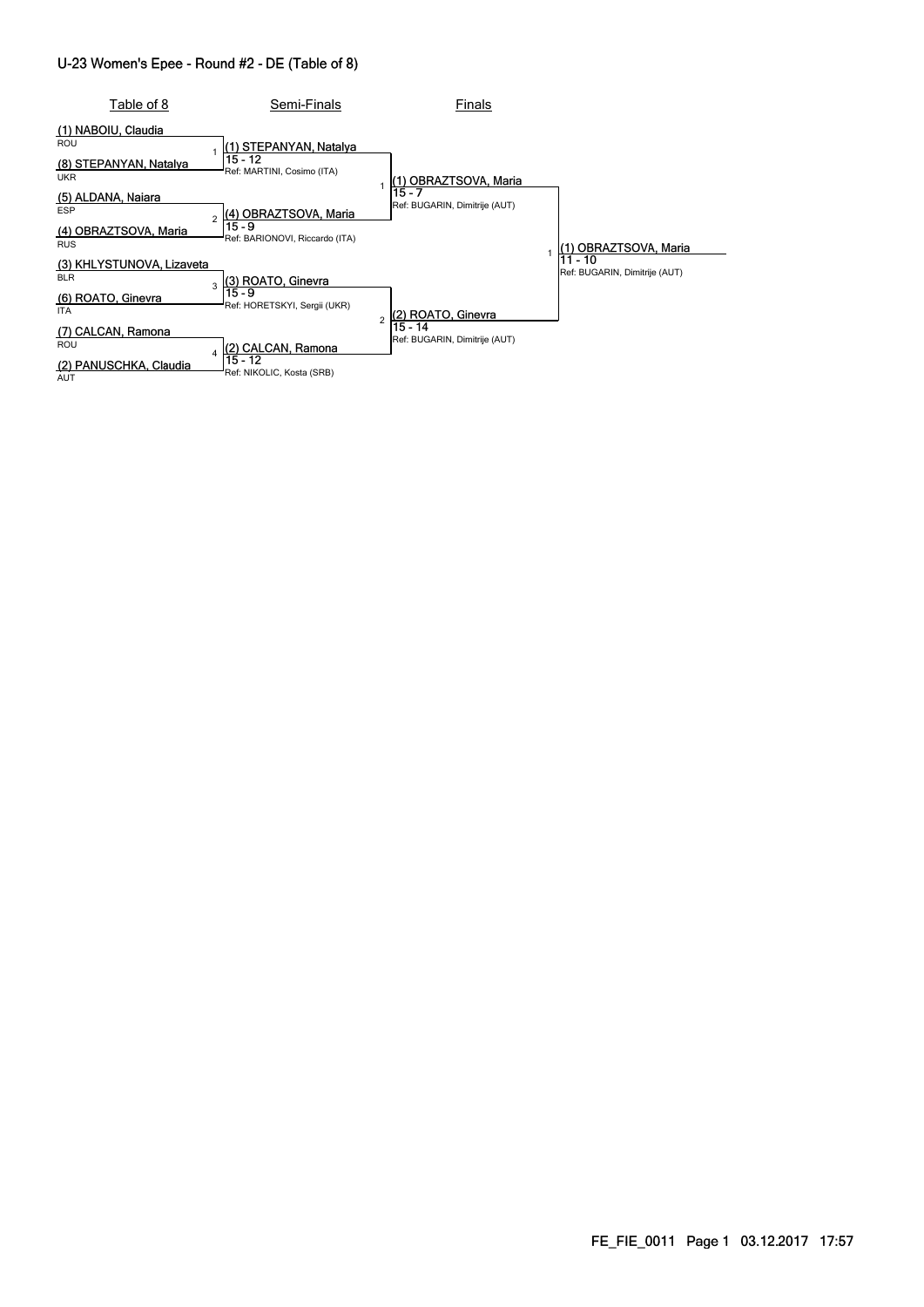

**Final Ranking** 

Tournament:<br>Date:<br>FIE Document:

U23 men/women - eppe/foil Moedling<br>Sonntag, 03. Dezember 2017 - 10:30<br>FE\_FIE\_0012



| Place                 | Name                                          | Country                   | <b>Birthdate</b>         |
|-----------------------|-----------------------------------------------|---------------------------|--------------------------|
| $\vert$ 1             | OBRAZTSOVA, Maria                             | <b>RUS</b>                | 02.02.1996               |
| $\overline{2}$        | ROATO, Ginevra                                | <b>ITA</b>                | 09.12.1996               |
| $\overline{3T}$       | CALCAN, Ramona                                | <b>ROU</b>                | 12.05.1997               |
| $\overline{3T}$       | STEPANYAN, Natalya                            | <b>UKR</b>                | 04.04.1997               |
| $\overline{5}$        | KHLYSTUNOVA, Lizaveta                         | <b>BLR</b>                | 21.03.1997               |
| $\overline{6}$        | PANUSCHKA, Claudia                            | <b>AUT</b>                | 07.07.1978               |
| 7                     | NABOIU, Claudia                               | <b>ROU</b>                | 17.01.1995               |
| $\overline{8}$        | ALDANA, Naiara                                | <b>ESP</b>                | 12.01.1995               |
| $\overline{9}$        | KORNEEVA, Anastasia                           | <b>RUS</b>                | 03.05.1995               |
| 10                    | <b>BUDAI</b> , Dorina                         | <b>HUN</b>                | 04.11.1992               |
| $\overline{11}$       | KHARKOVA, Vlada                               | <b>UKR</b>                | 29.09.1996               |
| $\overline{12}$       | CARMINATI, Camilla                            | $\overline{\mathsf{ITA}}$ | 22.10.2000               |
| $\overline{13}$       | <b>SBARCIA, Raluca Cristina</b>               | <b>ROU</b><br><b>CZE</b>  | 14.07.1989               |
| $\overline{14}$<br>15 | PECHOVOVA, Michala<br>PILIPCHUK, Maryna       | <b>BLR</b>                | 25.05.1990<br>31.03.1997 |
| 16                    | ZADNIKOVA, Daniela                            | <b>CZE</b>                | 31.07.1984               |
| $\overline{17}$       | <b>SCHMIDL, Paula</b>                         | <b>AUT</b>                | 02.06.1996               |
| 18                    | JANKOVA, Karolina                             | <b>CZE</b>                | 21.10.1994               |
| $ 19\rangle$          | BAGAEVA, Alina                                | <b>RUS</b>                | 17.08.1995               |
| 20                    | <b>BERTOGLIO, Francesca</b>                   | <b>ITA</b>                | 01.04.2000               |
| $\overline{21}$       | SEDIVA, Michaela                              | <b>CZE</b>                | 04.10.1997               |
| $\overline{22}$       | ZIVANOVIC, Jovana                             | <b>SRB</b>                | 14.08.1998               |
| $\overline{23}$       | ZAPPARATO, Marta                              | <b>ITA</b>                | 24.05.1996               |
| $\overline{24}$       | GRIJAK, Jana                                  | <b>SRB</b>                | 18.02.1999               |
| $\overline{25}$       | KUNA, Jana                                    | <b>CRO</b>                | 14.11.2000               |
| 26                    | ESPOSITO, Chloe                               | <b>AUS</b>                | 19.09.1991               |
| $\overline{27}$       | DERKACH, Anna                                 | <b>UKR</b>                | 23.02.1997               |
| $\overline{28}$       | SPAS. Anastasija                              | <b>UKR</b>                | 06.08.1993               |
| 29                    | ENGEL, Christiana                             | <b>AUT</b>                | 10.07.1989               |
| 30                    | ZHONKINA, Fatima                              | <b>RUS</b>                | 27.12.1996               |
| $\overline{31}$       | DOUBOVA, Dominika                             | <b>CZE</b>                | 17.05.1990               |
| $\overline{32}$       | MAGGINI, Greta                                | <b>ITA</b>                | 14.08.2000               |
| 33                    | TANZMEISTER, Dorothea                         | <b>AUT</b>                | 10.09.1968               |
| $\overline{34}$       | CAMPANI, Letizia                              | <b>ITA</b>                | 24.01.2000               |
| 35<br>36              | COSTE, Teodora                                | <b>ROU</b>                | 21.06.1999               |
| $\overline{37}$       | DANCIU, Adela<br>NITSCHE, Giovanna            | <b>ROU</b><br><b>AUT</b>  | 20.02.1994<br>04.10.1996 |
| 38                    | HUNCAROVA, Katarina                           | <b>SVK</b>                | 22.07.1995               |
| 39                    | BROVKO, Inna                                  | <b>UKR</b>                | 26.04.1997               |
| 40                    | LUCIFORA, Agnese                              | <b>ITA</b>                | 15.08.1995               |
| 41                    | <b>WOLKERSDORFER, Gloria</b>                  | <b>AUT</b>                | 26.11.1996               |
| $\overline{42}$       | <b>KROESE, Roos</b>                           | <b>NED</b>                | 12.12.1996               |
| 43                    | PYKHTINA, Natalia                             | RUS                       | 16.04.1995               |
| 44                    | MEASSO, Eleonora                              | ITA                       | 17.05.1999               |
| 45                    | SUMMERS, Francesca                            | <b>GBR</b>                | 13.02.1996               |
| 46                    | KUBR, Eva                                     | <b>AUT</b>                | 05.10.1991               |
| $\overline{47}$       | MAJDANDZIC, Andrea                            | <b>CRO</b>                | 13.08.2000               |
| 48                    | SAMALOVA, Anna                                | <b>CZE</b>                | 31.07.1995               |
| 49                    | KNEZEVIC, Katarina                            | <b>SRB</b>                | 04.09.1994               |
| 50                    | <b>AZUKAITE, Vikte</b>                        | <b>LTU</b>                | 18.04.1996               |
| $\overline{51}$       | APLEVICH, Volha                               | <b>BLR</b>                | 20.01.1995               |
| $\overline{52}$       | SOTNIKAVA, Darya                              | <b>BLR</b>                | 19.10.1999               |
| 53                    | <b>VESTINI, Maria Vittoria</b>                | <b>ITA</b>                | 26.11.1998               |
| $\overline{54}$<br>55 | STROHMEYER-EDER, Hildegard<br>DE JONG, Cheryl | <b>AUT</b><br><b>NED</b>  | 08.05.1966<br>03.01.1995 |
| 56                    | PETKOVIC, Lara                                | <b>CRO</b>                | 27.11.1997               |
| $\overline{57}$       | CELLI, Beatrice                               | <b>ITA</b>                | 04.08.1997               |
| 58                    | HOSHKO, Anhelina                              | <b>UKR</b>                | 21.06.1995               |
| 59                    | GNJIDIC, Lucija                               | <b>CRO</b>                | 09.02.2001               |
| 60                    | LIPATOVA, Elizaveta                           | <b>RUS</b>                | 07.11.1998               |
| 61                    | PUCHACHER, Laura                              | <b>AUT</b>                | 13.05.1994               |
| $\overline{62}$       | TAMASHEUSKAYA, Kseniya                        | <b>BLR</b>                | 08.02.2000               |
| 63                    | LORENZ, Therese                               | AUT                       | 29.06.1968               |
| 64                    | <b>BAVELAAR, Anne</b>                         | <b>NED</b>                | 12.02.1991               |
| 65                    | <b>ARANDJELOVIC, Milica</b>                   | <b>SRB</b>                | 25.04.1996               |
| 66                    | ODORICO, Greta                                | <b>ITA</b>                | 15.05.1997               |
| 67                    | KAMENISCAKOVA, Ida                            | <b>SVK</b>                | 08.03.1983               |
| 68                    | VARFOLOMYEYEVA, Darja                         | <b>UKR</b>                | 13.04.1999               |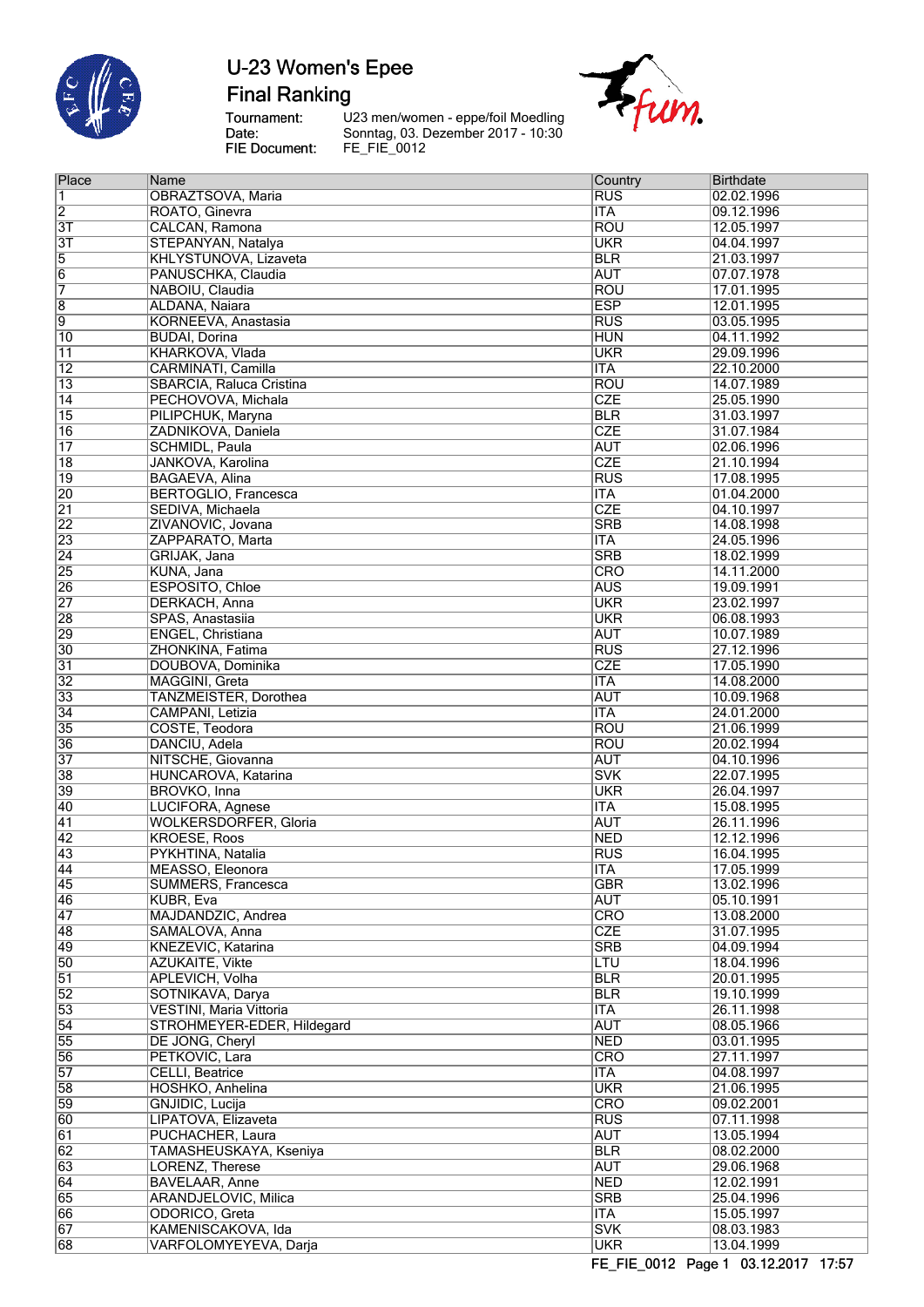| U-23 Women's Epee |                             | FE FIE 0012 Page 2 03.12.2017 17:57 |             |  |  |  |  |  |
|-------------------|-----------------------------|-------------------------------------|-------------|--|--|--|--|--|
| Place             | Name                        | Country                             | Birthdate   |  |  |  |  |  |
| 69                | GRIJAK, Marta               | <b>SRB</b>                          | 07.10.2000  |  |  |  |  |  |
| 70                | MILICIC, Andiela            | <b>SRB</b>                          | 21.11.1994  |  |  |  |  |  |
| $\overline{71}$   | RECLOVA, Klara              | <b>SVK</b>                          | 10.03.1997  |  |  |  |  |  |
| $\overline{72}$   | VACINOVA, Gabriela          | ICZE                                | 11.10.1989  |  |  |  |  |  |
| 73T               | MATTEUCCI, Alessia          | <b>ITA</b>                          | 29.11.2000  |  |  |  |  |  |
| 73T               | GLAC, Margarethe            | <b>AUT</b>                          | 102.08.1980 |  |  |  |  |  |
| $\overline{75}$   | MACEJAKOVA, ANETA           | <b>ISVK</b>                         | 31.12.1998  |  |  |  |  |  |
| 76                | SCHOTT, Johanna             | <b>AUT</b>                          | 28.01.1998  |  |  |  |  |  |
| 77                | WITTING, Melanie            | IAUT                                | 103.04.1982 |  |  |  |  |  |
| 78                | LEININGEN WESTERBURG, Marie | IAUT                                | 13.02.1998  |  |  |  |  |  |
| 79                | JANKOVIC, Tijana            | <b>SRB</b>                          | 10.08.1996  |  |  |  |  |  |